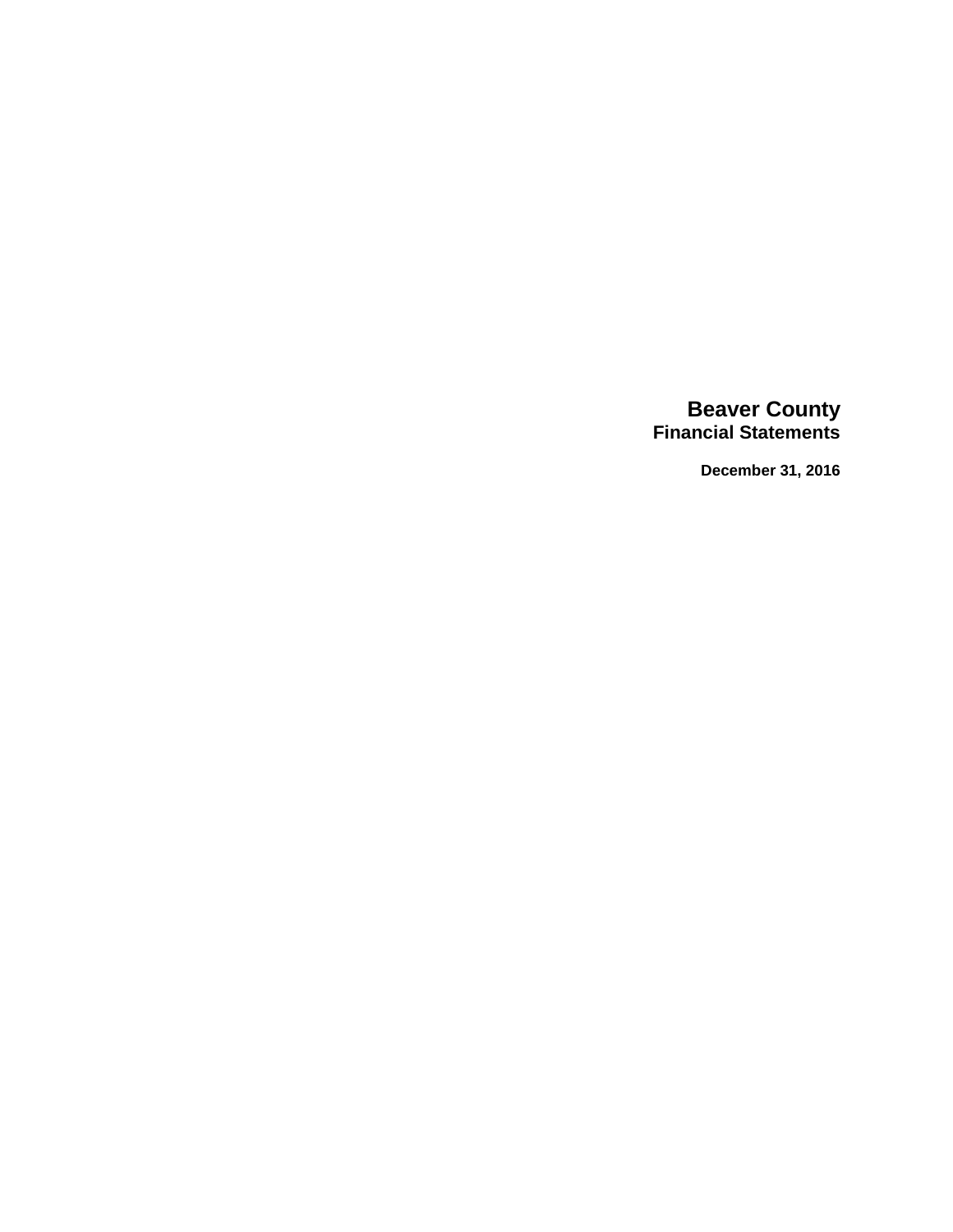

# **Management's Responsibility**

To the Reeve and Councillors of Beaver County:

The accompanying financial statements of Beaver County are the responsibility of management and have been approved by Council.

Management is responsible for the preparation and presentation of the accompanying financial statements, including responsibility for significant accounting judgments and estimates in accordance with Canadian public sector accounting standards. This responsibility includes selecting appropriate accounting principles and methods, and making decisions affecting the measurement of transactions in which objective judgment is required.

In discharging its responsibilities for the integrity and fairness of the financial statements, management designs and maintains the necessary accounting systems and related internal controls to provide reasonable assurance that transactions are authorized, assets are safeguarded and financial records are properly maintained to provide reliable information for the preparation of financial statements.

Council is composed entirely of individuals who are neither management nor employees of the County. Council is responsible for overseeing management in the performance of its financial reporting responsibilities, and for approving the financial statements. Council fulfills these responsibilities by reviewing the financial information prepared by management and discussing relevant matters with management and external auditors. Council is also responsible for recommending the appointment of the County's external auditors.

MNP LLP is appointed by Council to audit the financial statements and report directly to them; their report follows. The external auditors have full and free access to, and meet periodically and separately with, both Council and management to discuss their audit findings.

April 24, 2017

Chief Administrative Officer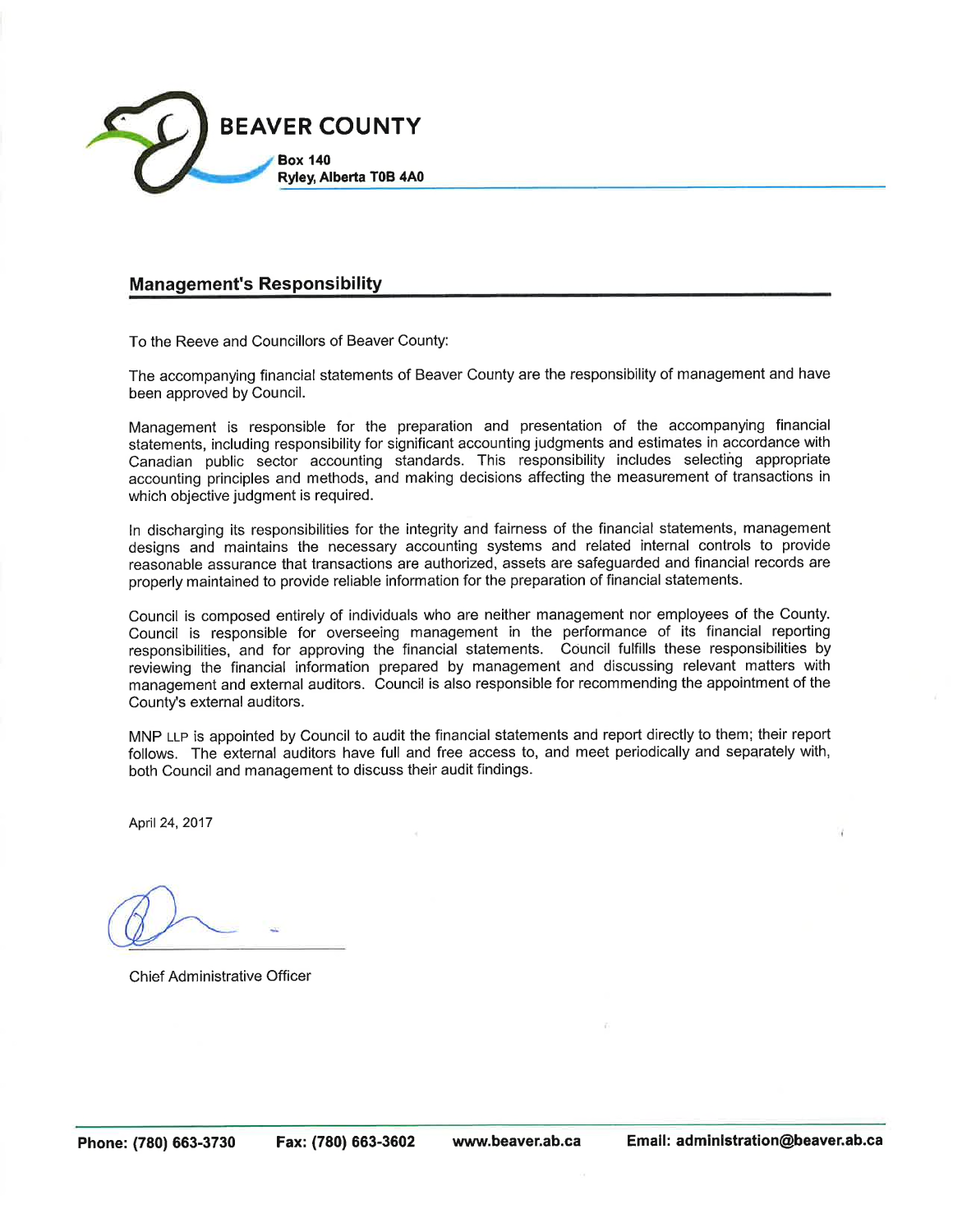To the Reeve and Councillors of Beaver County:

We have audited the accompanying financial statements of Beaver County, which comprise the statement of financial position as at December 31, 2016, the statements of operations, change in net financial assets, cash flows, and schedules I through VI for the year then ended, and a summary of significant accounting policies and other explanatory notes.

# *Management's Responsibility for Financial Statements*

Management is responsible for the preparation and fair presentation of these financial statements in accordance with Canadian public sector accounting standards, and for such internal control as management determines is necessary to enable the preparation of financial statements that are free from material misstatement, whether due to fraud or error.

#### *Auditors' Responsibility*

Our responsibility is to express an opinion on these financial statements based on our audit. We conducted our audit in accordance with Canadian generally accepted auditing standards. Those standards require that we comply with ethical requirements and plan and perform an audit to obtain reasonable assurance about whether the financial statements are free from material misstatement.

An audit involves performing procedures to obtain audit evidence about the amounts and disclosures in the financial statements. The procedures selected depend on the auditors' judgment, including the assessment of the risks of material misstatement of the financial statements, whether due to fraud or error. In making those risk assessments, the auditor considers internal controls relevant to the entity's preparation and fair presentation of the financial statements in order to design audit procedures that are appropriate in the circumstances, but not for the purpose of expressing an opinion on the effectiveness of the entity's internal controls. An audit also includes evaluating the appropriateness of the accounting policies used and the reasonableness of accounting estimates made by management, as well as evaluating the overall presentation of the financial statements.

We believe the audit evidence obtained is sufficient and appropriate to provide a basis for our audit opinion.

# *Opinion*

In our opinion, the financial statements present fairly, in all material respects, the financial position of Beaver County as at December 31, 2016, and the results of its operations, change in net financial assets, and its cash flows for the year then ended in accordance with Canadian public sector accounting standards.

 $M N P$ <sub>LLP</sub>

April 24, 2017

Leduc, Alberta Chartered Professional Accountants

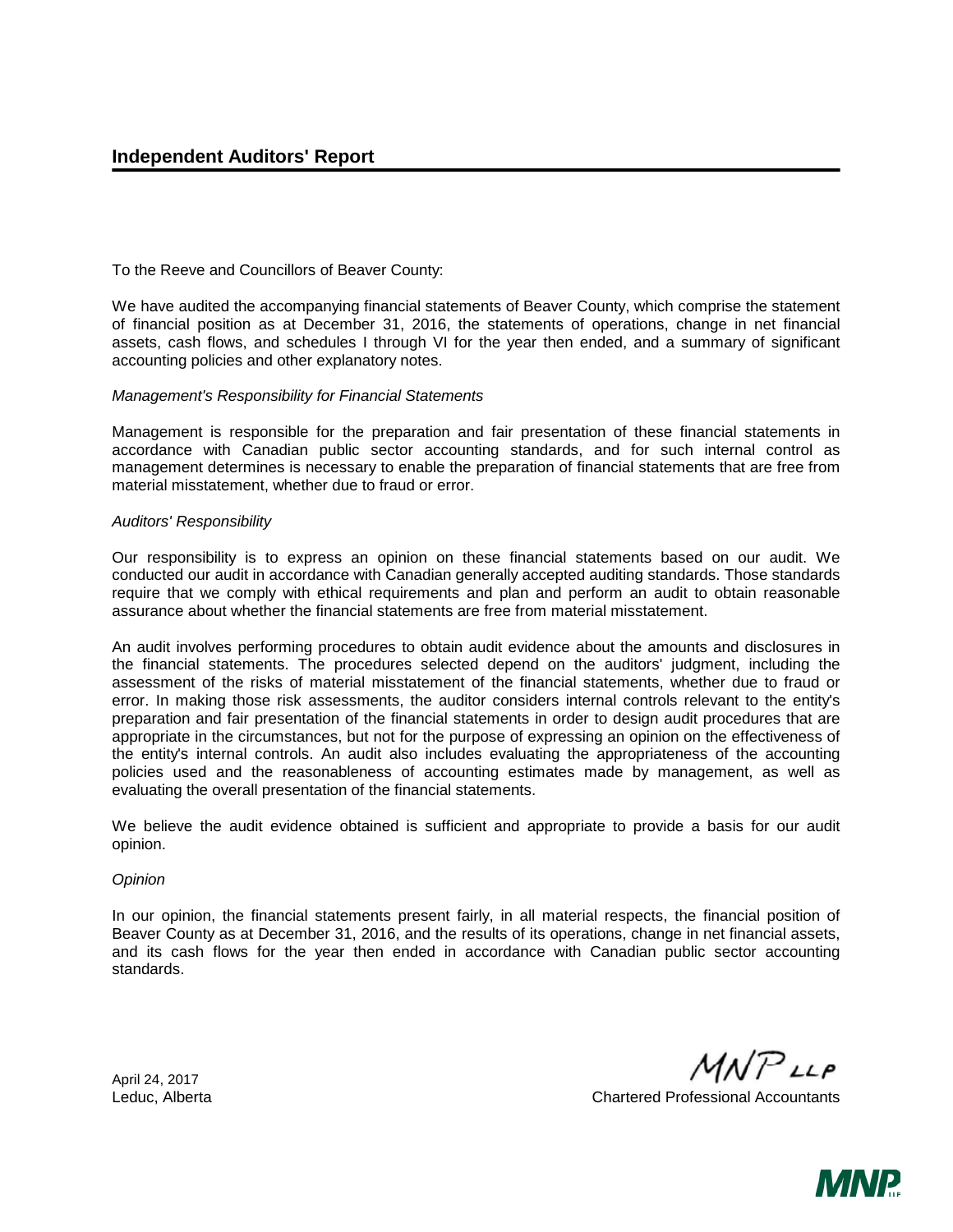# **Beaver County Statement of Financial Position**

As at December 31, 2016

|                                                   | 2016       | 2015       |
|---------------------------------------------------|------------|------------|
| <b>Financial assets</b>                           |            |            |
| Cash and equivalents                              | 21,804,978 | 17,885,952 |
| Property taxes receivable (Note 2)                | 375,731    | 309,646    |
| Trade and other accounts receivable (Note 3)      | 115,525    | 282,758    |
| Due from Beaver Foundation (Note 4)               | 3,379,450  | 3,492,983  |
| Investment in subsidiary (Note 5)                 | 100        | 100        |
|                                                   | 25,675,784 | 21,971,439 |
| <b>Liabilities</b>                                |            |            |
| Accounts payable and accrued liabilities (Note 7) | 1,665,923  | 2,106,672  |
| <b>Reclamation liability</b>                      | 632,783    | 632,783    |
| Deposit liabilities                               | 300        | 60,200     |
| Deferred revenue (Note 8)                         | 680,013    | 673,815    |
| Long-term debt (Note 9)                           | 3,379,450  | 3,492,983  |
|                                                   | 6,358,469  | 6,966,453  |
|                                                   |            |            |
| <b>Net financial assets</b>                       | 19,317,315 | 15,004,986 |
| <b>Non-financial assets</b>                       |            |            |
| Tangible capital assets (Schedule II)             | 41,724,688 | 42,086,262 |
| Inventory for consumption (Note 10)               | 2,422,764  | 2,652,319  |
| Land for resale (Note 11)                         | 2,555,418  | 2,491,911  |
| Prepaid expenses                                  | 132,348    | 131,978    |
|                                                   | 46,835,218 | 47,362,470 |
| Accumulated surplus (Schedule I)                  | 66,152,533 | 62,367,456 |

Commitments (Note 17)<br>Contingencies (Note 18) Approved on behalf of Council: Reeve Deputy Reeve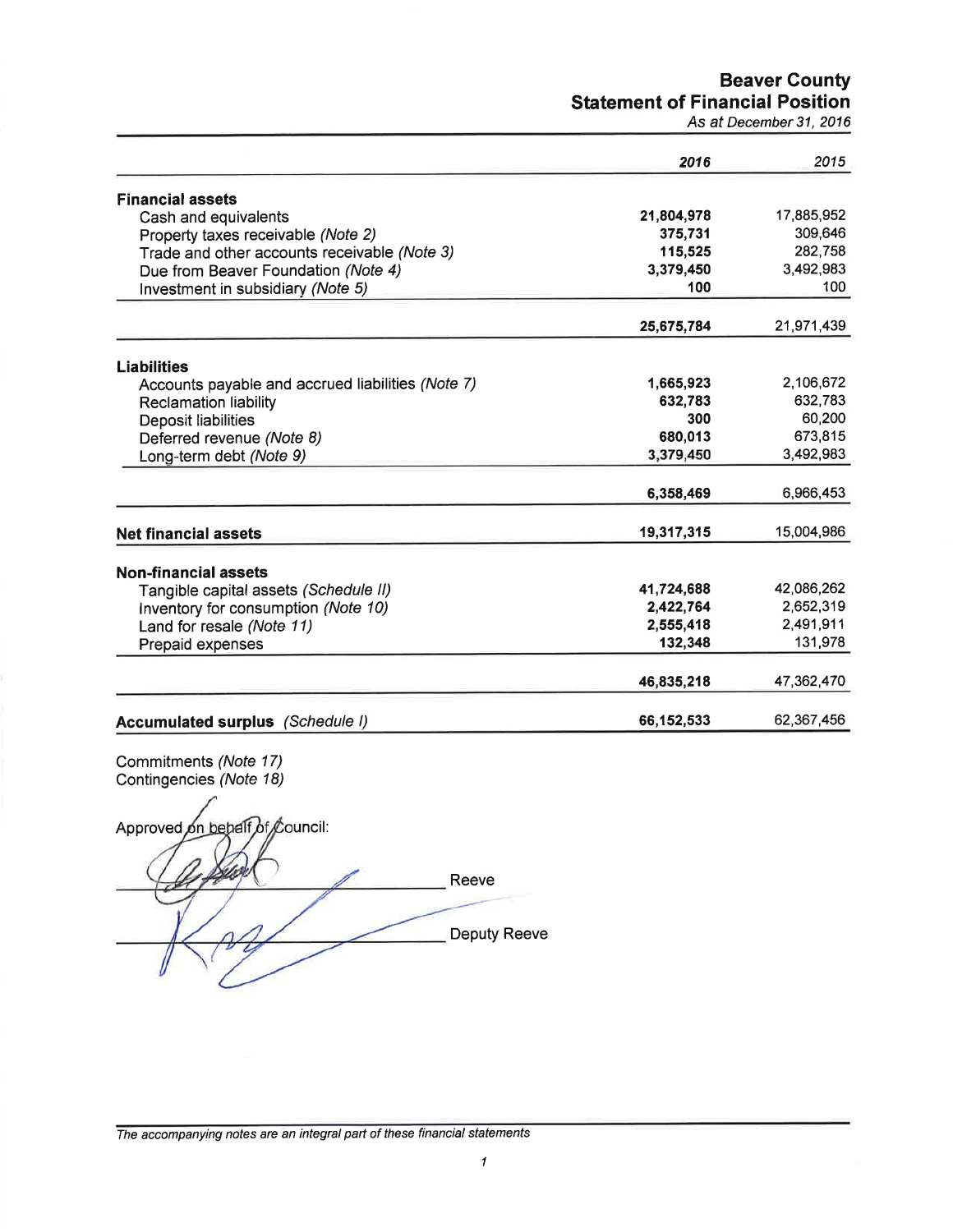**Beaver County**

**Statement of Operations**

| For the year ended December 31, 2016 |  |
|--------------------------------------|--|
|--------------------------------------|--|

|                                                          | 2016<br><b>Budget</b><br>(Note 20) | 2016             | 2015             |
|----------------------------------------------------------|------------------------------------|------------------|------------------|
| <b>Revenue</b>                                           |                                    |                  |                  |
| Net municipal property taxes (Schedule III)              | 13,053,984                         | 13,059,927       | 13,046,350       |
| Government transfers (Schedule IV)                       | 1,119,228                          | 1,150,089        | 1,485,302        |
| Grants                                                   | 470,068                            | 1,078,633        | 1,774,190        |
| User fees and sales of goods                             | 638,550                            | 522,444          | 536,067          |
| Interest income                                          | 150,000                            | 390,765          | 354,028          |
| Penalties and costs on taxes                             | 70,000                             | 137,818          | 82,195           |
| Fines                                                    | 26,000                             | 83,283           | 51,455           |
| Other                                                    | 4,600                              | 56,652           | 251,654          |
| Rental                                                   | 24,140                             | 27,269           | 34,509           |
|                                                          | 15,556,570                         | 16,506,880       | 17,615,750       |
|                                                          |                                    |                  |                  |
| <b>Expenses</b>                                          |                                    |                  |                  |
| Public works                                             | 7,283,441                          | 5,379,386        | 8,235,254        |
| Amortization                                             |                                    | 3,079,710        | 2,713,962        |
| Administration                                           | 2,570,300                          | 2,538,639        | 2,426,447        |
| Agricultural services                                    | 1,152,349                          | 1,012,643        | 1,179,511        |
| Protective services                                      | 882,960                            | 854,959          | 878,013          |
| Parks and recreation                                     | 814,808                            | 732,809          | 455,376          |
| Legislative                                              | 324,782                            | 289,138          | 279,887          |
| Planning and economic development                        | 399,238                            | 237,978          | 308,381          |
| Culture                                                  | 216,031                            | 210,171          | 223,660          |
| Community adult learning<br>Family and community support | 135,022                            | 151,188          | 136,488          |
| Water and wastewater                                     | 133,451                            | 113,094          | 130,756          |
| Waste management                                         | 134,692<br>5,000                   | 113,086<br>3,888 | 283,553<br>4,040 |
|                                                          |                                    |                  |                  |
|                                                          | 14,052,074                         | 14,716,689       | 17,255,328       |
| Excess of revenue over expenses before other             | 1,504,496                          | 1,790,191        | 360,422          |
| <b>Other</b>                                             |                                    |                  |                  |
| Government transfers for capital (Schedule IV)           | 2,468,049                          | 1,990,350        | 1,885,632        |
| Other capital contributions                              | 601,446                            | 4,536            | 4,536            |
|                                                          | 3,069,495                          | 1,994,886        | 1,890,168        |
| <b>Excess of revenue over expenses</b>                   | 4,573,991                          | 3,785,077        | 2,250,590        |
| Accumulated surplus, beginning of year                   | 62,367,456                         | 62,367,456       | 60,116,866       |
| Accumulated surplus, end of year                         | 66,941,447                         | 66,152,533       | 62,367,456       |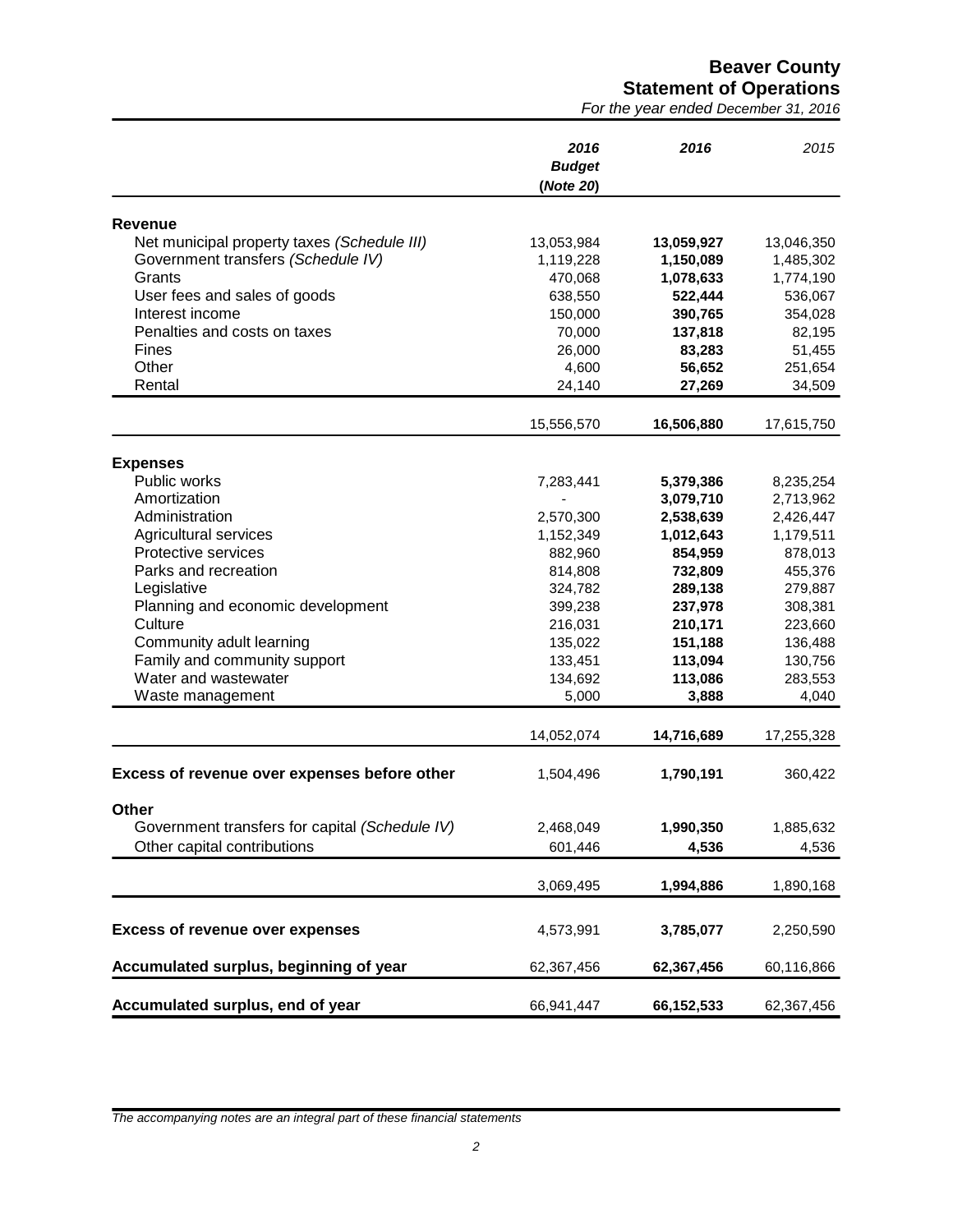**Beaver County Statement of Change in Net Financial Assets**

*For the year ended December 31, 2016*

|                                                                                                                                                                                                                                                                                                             | 2016<br><b>Budget</b><br>(Note 20) | 2016                                                                           | 2015                                                                                |
|-------------------------------------------------------------------------------------------------------------------------------------------------------------------------------------------------------------------------------------------------------------------------------------------------------------|------------------------------------|--------------------------------------------------------------------------------|-------------------------------------------------------------------------------------|
| <b>Excess of revenue over expenses</b>                                                                                                                                                                                                                                                                      | 4,573,991                          | 3,785,077                                                                      | 2,250,590                                                                           |
| Acquisition of tangible capital assets<br>Proceeds on disposal of tangible capital assets<br>Amortization of tangible capital assets<br>Loss on sale of tangible capital assets<br>Purchase of land for resale<br>Decrease (increase) in prepaid expenses<br>Use (acquisition) of inventory for consumption | (4,799,932)<br>260,000<br>۰        | (3,308,604)<br>548,523<br>3,079,710<br>41,945<br>(63, 507)<br>(370)<br>229,555 | (5,008,999)<br>335,936<br>2,713,962<br>221,632<br>(183, 711)<br>27,184<br>(21, 243) |
| Increase in net financial assets                                                                                                                                                                                                                                                                            | 34,059                             | 4,312,329                                                                      | 335,351                                                                             |
| Net financial assets, beginning of year                                                                                                                                                                                                                                                                     | 15,004,986                         | 15,004,986                                                                     | 14,669,635                                                                          |
| Net financial assets, end of year                                                                                                                                                                                                                                                                           | 15,039,045                         | 19,317,315                                                                     | 15,004,986                                                                          |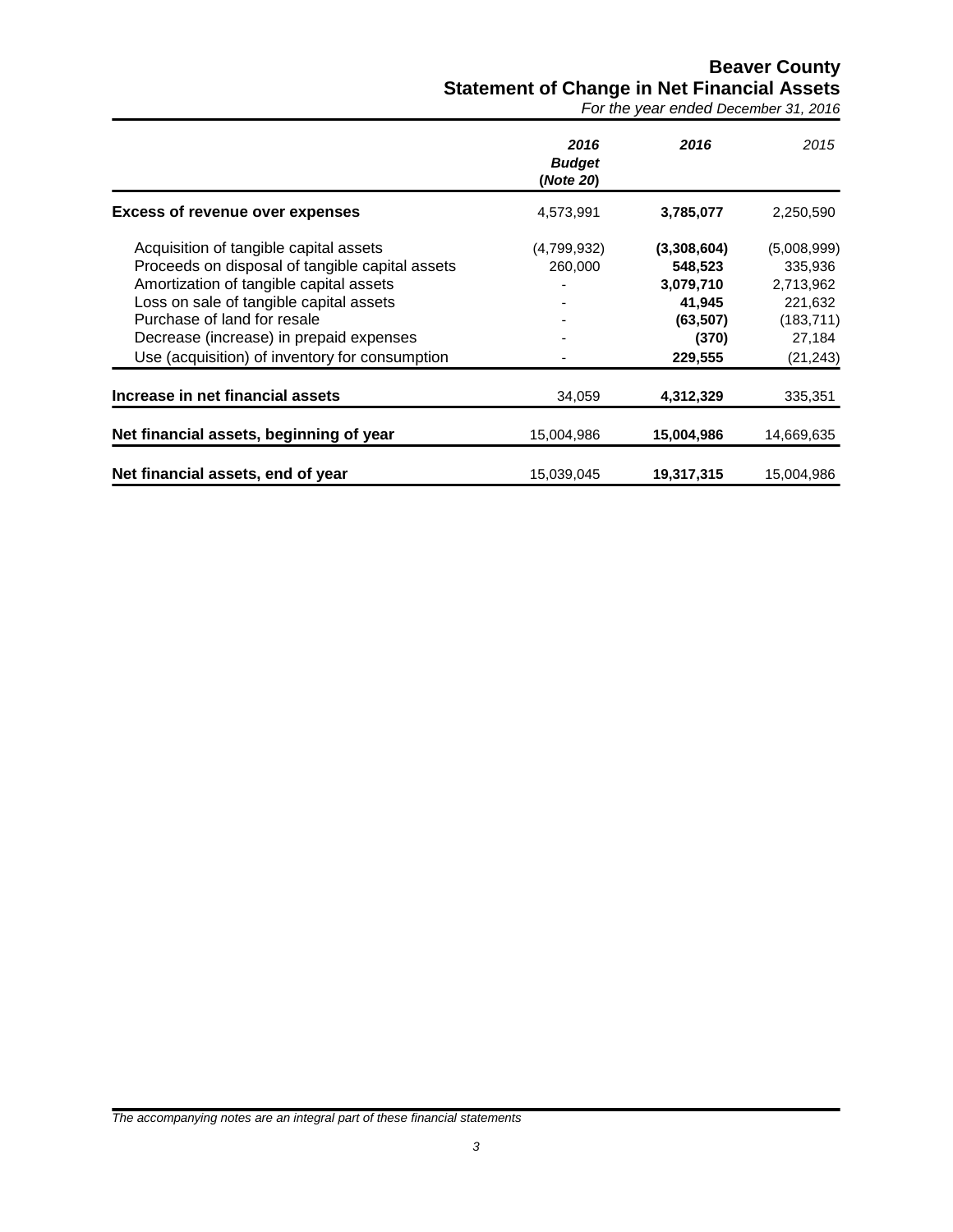**Beaver County**

**Statement of Cash Flows**

*For the year ended December 31, 2016*

|                                                                 | 2016        | 2015          |
|-----------------------------------------------------------------|-------------|---------------|
| Cash provided by (used for) the following activities:           |             |               |
| <b>Operating</b>                                                |             |               |
| Excess of revenue over expenses                                 | 3,785,077   | 2,250,590     |
| Non-cash items:                                                 |             |               |
| Amortization of tangible capital assets                         | 3,079,710   | 2,713,962     |
| Loss on disposal of tangible capital assets                     | 41,945      | 221,632       |
| Net change in non-cash operating working capital balances:      |             |               |
| Increase in deferred revenue                                    | 6,198       | 126,459       |
| Decrease (increase) in prepaid expenses                         | (370)       | 27,184        |
| Increase (decrease) in accounts payable and accrued liabilities | (440, 749)  | 359,650       |
| Decrease in trade and other accounts receivable                 | 167,233     | 609,108       |
| Increase in property taxes receivable                           | (66, 085)   | (56, 964)     |
| Increase (decrease) in deposit liabilities                      | (59,900)    | 54,910        |
| Use (acquisition) of inventory for consumption                  | 229,555     | (21, 243)     |
|                                                                 | 6,742,614   | 6,285,288     |
|                                                                 |             |               |
| <b>Capital</b>                                                  |             |               |
| Proceeds on disposal of tangible capital assets                 | 298,523     | 335,936       |
| Acquisition of tangible capital assets                          | (3,058,604) | (5, 188, 235) |
|                                                                 | (2,760,081) | (4,852,299)   |
| Investing                                                       |             |               |
| Decrease in due from Beaver Foundation                          | 113,533     | 108,839       |
| Redemption of investments                                       |             | 15,553,569    |
| Increase in land for resale                                     | (63, 507)   | (183, 711)    |
|                                                                 | 50,026      | 15,478,697    |
|                                                                 |             |               |
| <b>Financing</b>                                                |             |               |
| Repayment of long-term debt                                     | (113, 533)  | (108, 839)    |
|                                                                 |             |               |
| Increase in cash and equivalents                                | 3,919,026   | 16,802,847    |
| Cash and equivalents, beginning of year                         | 17,885,952  | 1,083,105     |
| Cash and equivalents, end of year                               | 21,804,978  | 17,885,952    |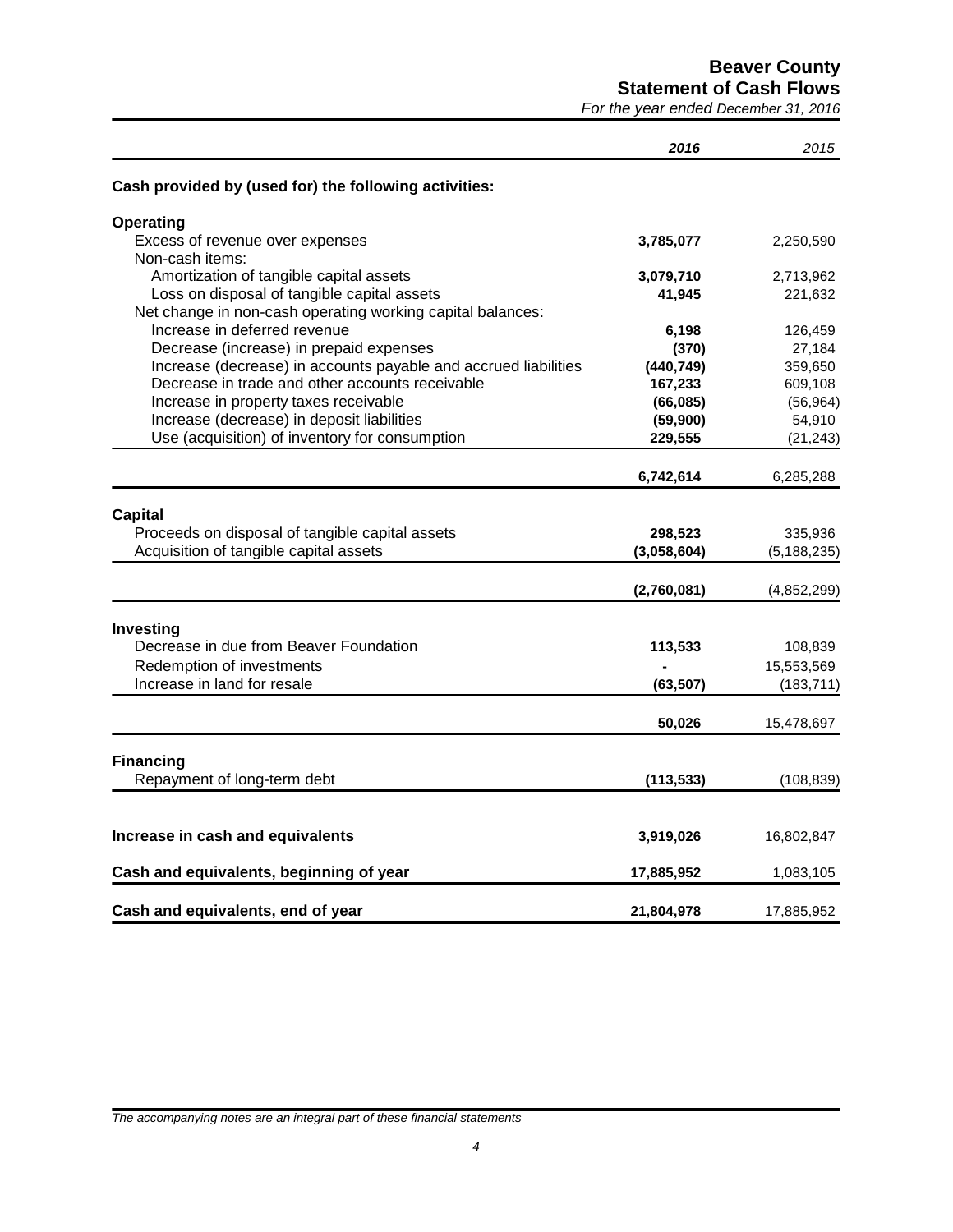| 62.367.456 | 66,152,533                           | 41,724,688                                               | $\frac{0}{1}$  | 23,087,587                                | 1,340,158               | Balance, end of year                                     |
|------------|--------------------------------------|----------------------------------------------------------|----------------|-------------------------------------------|-------------------------|----------------------------------------------------------|
| 2,250,590  | 3,785,077                            | (361,574)                                                |                | 3,662,424                                 | 484,227                 | Change in accumulated surplus                            |
|            |                                      | (3,079,710)                                              |                |                                           | 3,079,710               | Annual amortization expense                              |
|            |                                      | (590,468)                                                |                |                                           | 590,468                 | Disposal of tangible capital assets                      |
|            |                                      | 2,742,996                                                |                |                                           | (2,742,996)             | al assets<br>Current year funds used for tangible capita |
|            |                                      | 565,608                                                  |                | (565, 608)                                |                         | ssets<br>Restricted funds used for tangible capital a    |
|            |                                      |                                                          |                | (1,417,968)                               | 1,417,968               | Restricted funds for operations                          |
|            |                                      |                                                          |                | 5,646,000                                 | (5,646,000)             | Jnrestricted funds designated for future use             |
| 2,250,590  | 3,785,077                            |                                                          |                |                                           | 3,785,077               | Excess of revenue over expenses                          |
| 60,116,866 | 62,367,456                           | 42.086.262                                               | $\frac{0}{10}$ | 19,425,163                                | 855.931                 | Balance, beginning of year                               |
| 2015       | 2016                                 | Equity Equity in Tangible<br>Capital Assets<br>(Note 13) | in Subsidiary  | <b>Surplus</b><br>Restricted<br>(Note 19) | Unrestricted<br>Surplus |                                                          |
|            | For the year ended December 31, 2016 | Schedule I - Schedule of Changes in Accumulated Surplus  |                |                                           |                         |                                                          |

**Schedule I - Schedule of Changes in Accumulated Surplus Beaver County**

> The accompanying notes are an integral part of these financial statements *The accompanying notes are an integral part of these financial statements*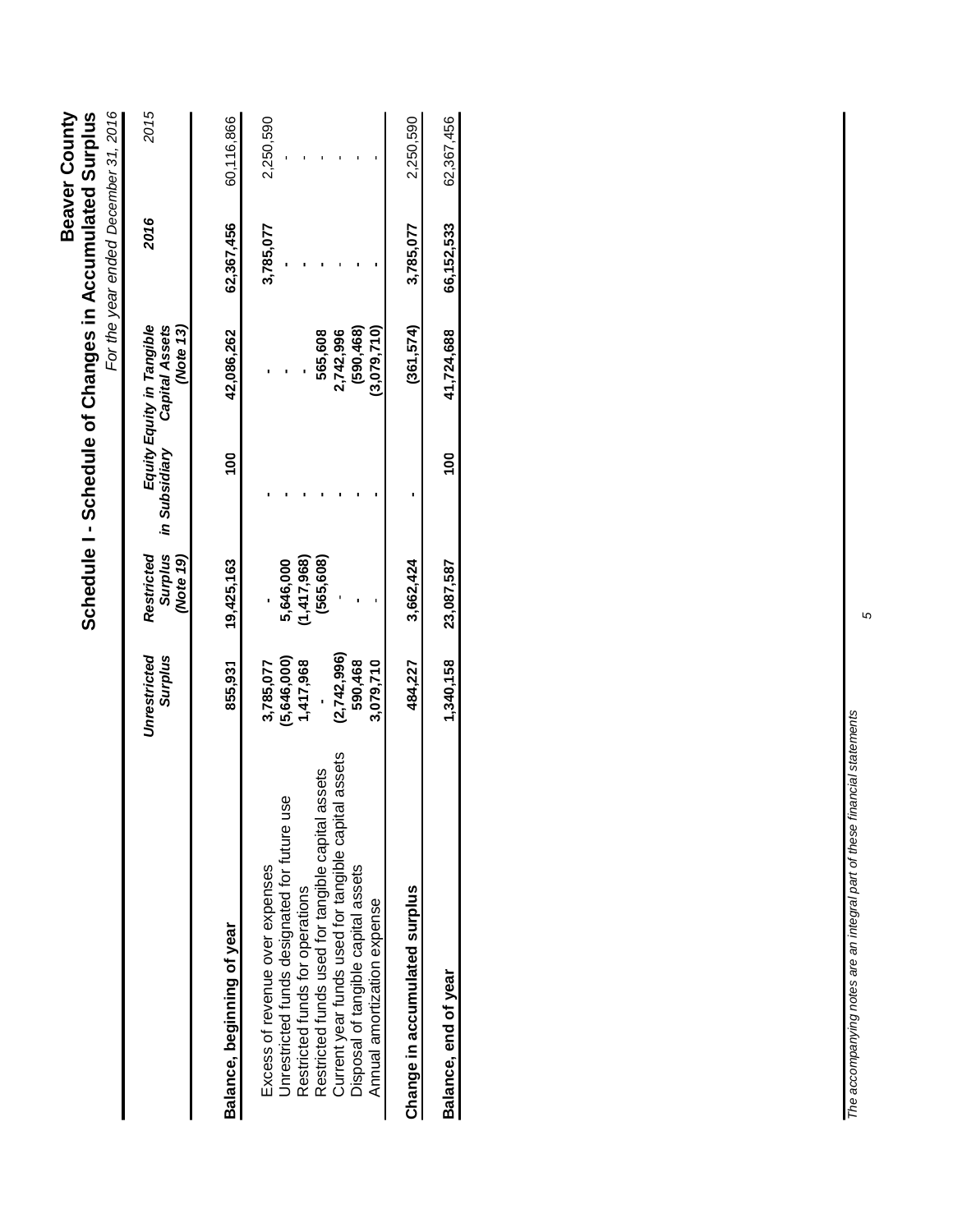|                                                                                                                                                                                                        |         |                           |                  |                                 | Schedule II - Schedule of Tangible Capital Assets                                                                                  |                 | For the year ended December 31, 2016 | Beaver County            |
|--------------------------------------------------------------------------------------------------------------------------------------------------------------------------------------------------------|---------|---------------------------|------------------|---------------------------------|------------------------------------------------------------------------------------------------------------------------------------|-----------------|--------------------------------------|--------------------------|
|                                                                                                                                                                                                        |         | Land<br>Land Improvements | <b>Buildings</b> | Engineered<br><b>Structures</b> | & Equipment<br>Machinery                                                                                                           | <b>Vehicles</b> | 2016                                 | 2015                     |
| Cost:                                                                                                                                                                                                  |         |                           |                  |                                 |                                                                                                                                    |                 |                                      |                          |
| Balance, beginning of year                                                                                                                                                                             | 697,818 | 431,147                   | 5,653,076        | 80,245,096                      | 9,957,461                                                                                                                          | 2,343,591       | 99,328,189                           | 95,345,315               |
| Acquisition of tangible capital assets<br>Disposal of tangible capital assets                                                                                                                          | 505     | 9,423                     | 7,650            | (30, 200)<br>1,879,181          | (1,548,040)<br>1,310,859                                                                                                           | 100,986         | (1,578,240)<br>3,308,604             | (1,026,125)<br>5,008,999 |
| Balance, end of year                                                                                                                                                                                   | 698,323 | 440,570                   | 5,660,726        | 82,094,077                      | 9,720,280                                                                                                                          | 2.444.577       | 101.058.553                          | 99,328,189               |
| Accumulated amortization:                                                                                                                                                                              |         |                           |                  |                                 |                                                                                                                                    |                 |                                      |                          |
| Balance, beginning of year                                                                                                                                                                             |         | 173,615                   | 1,116,677        | 51, 142, 953                    | 3,408,769                                                                                                                          | 1,399,913       | 57,241,927                           | 54,996,522               |
| Accumulated amortization on disposals<br>Annual amortization                                                                                                                                           |         | 42,304                    | 128,087          | (30, 200)<br>1,806,411          | (957,572)<br>929,230                                                                                                               | 173,678         | (987,772)<br>3,079,710               | (468, 557)<br>2,713,962  |
| Balance, end of year                                                                                                                                                                                   |         | 215,919                   | 1,244,764        | 52,919,164                      | 3,380,427                                                                                                                          | 1,573,591       | 59,333,865                           | 57,241,927               |
| Net book value                                                                                                                                                                                         | 698,323 | 224,651                   | 4,415,962        | 29,174,913                      | 6,339,853                                                                                                                          | 870,986         | 41,724,688                           | 42,086,262               |
| 2015 net book value                                                                                                                                                                                    | 697.818 | 257,532                   | 4,536,399        | 29,102,143                      | 6,548,692                                                                                                                          | 943,678         | 42,086,262                           |                          |
| and the monitor C2 OE3 GOA (2015, CE 1989 23E) was anning by cash. Drocode on disposition of the control of C208 E22 of cash and COO of direct<br>During the year, tangible capital assets were acquir |         |                           |                  |                                 | red at an aggregate cost of \$3,308,604 (2015 - \$5,008,999) of which \$250,000 (2015 - \$ nil) was non cash trade in of equipment |                 |                                      |                          |

ייט אויינו און איינו און א באוי און א באפי איינו און א באפי און א באפי און א באפי און א באפי און א באפי און אי<br>and the remaining \$3,058,604 (2015 - \$5,188,235) was acquired by cash. Proceeds on disposal of tangible capita and the remaining \$3,058,604 (2015 - \$5,188,235) was acquired by cash. Proceeds on disposal of cash. Proceeds on disposal assets is made up of \$298,523 of cash and \$250,000 of direct trade in of equipment.

The accompanying notes are an integral part of these financial statements *The accompanying notes are an integral part of these financial statements*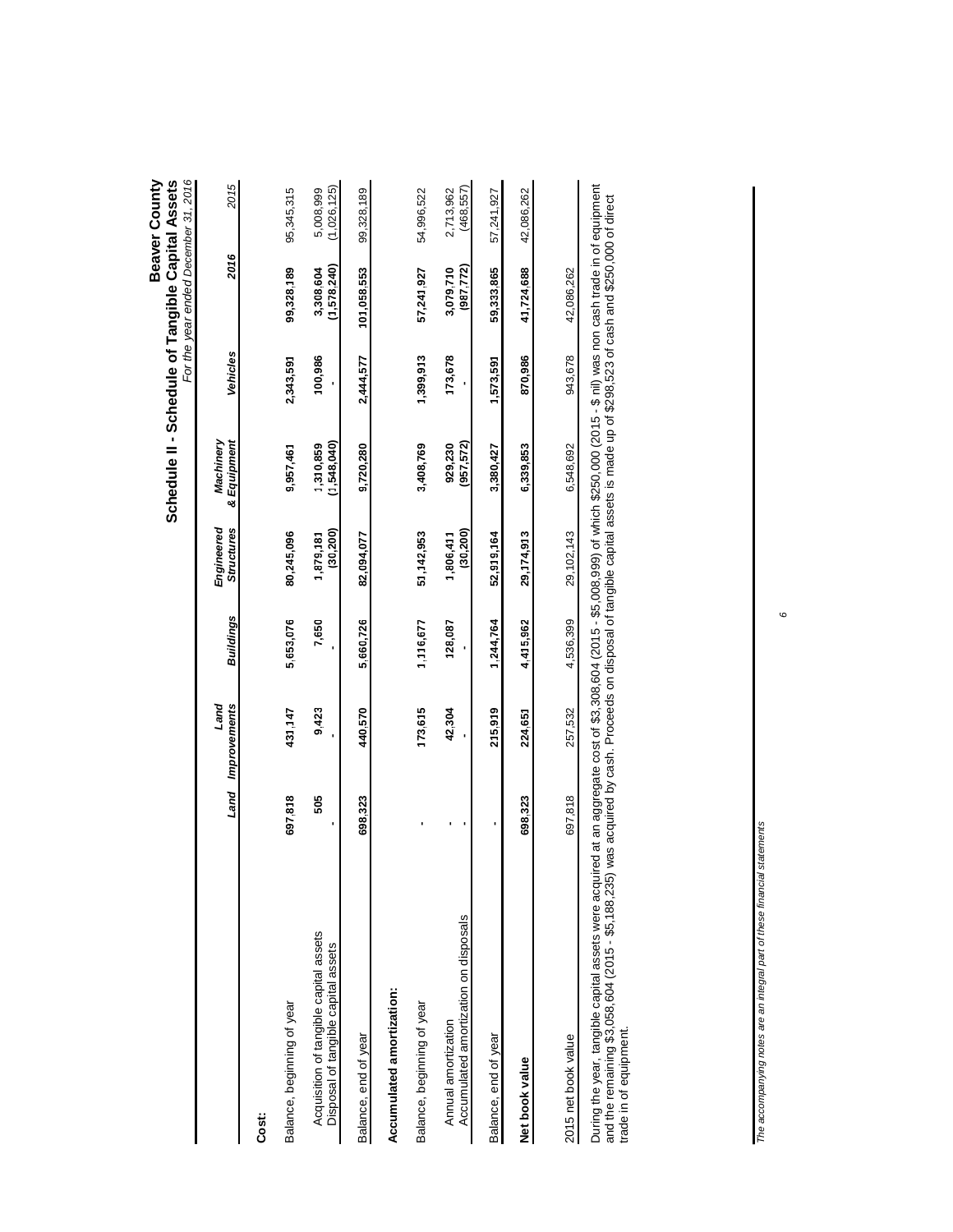# **Beaver County Schedule III - Schedule of Property Taxes Levied**

*For the year ended December 31, 2016*

|                                     | 2016          |            |            |
|-------------------------------------|---------------|------------|------------|
|                                     | <b>Budget</b> | 2016       | 2015       |
| <b>Taxation</b>                     |               |            |            |
| Real property taxes                 | 10,001,444    | 10,004,601 | 9,639,623  |
| Linear property taxes               | 6,549,346     | 6,548,655  | 6,763,470  |
| Special assessments                 | 5,995         | 5,995      | 5,303      |
|                                     | 16,556,785    | 16,559,251 | 16,408,396 |
| <b>Requisitions</b>                 |               |            |            |
| Alberta School Foundation Fund      | 3,327,203     | 3,323,877  | 3,190,039  |
| Beaver Foundation Management Agency | 175,598       | 175,447    | 172,007    |
|                                     | 3,502,801     | 3,499,324  | 3,362,046  |
| Net municipal property taxes        | 13,053,984    | 13,059,927 | 13,046,350 |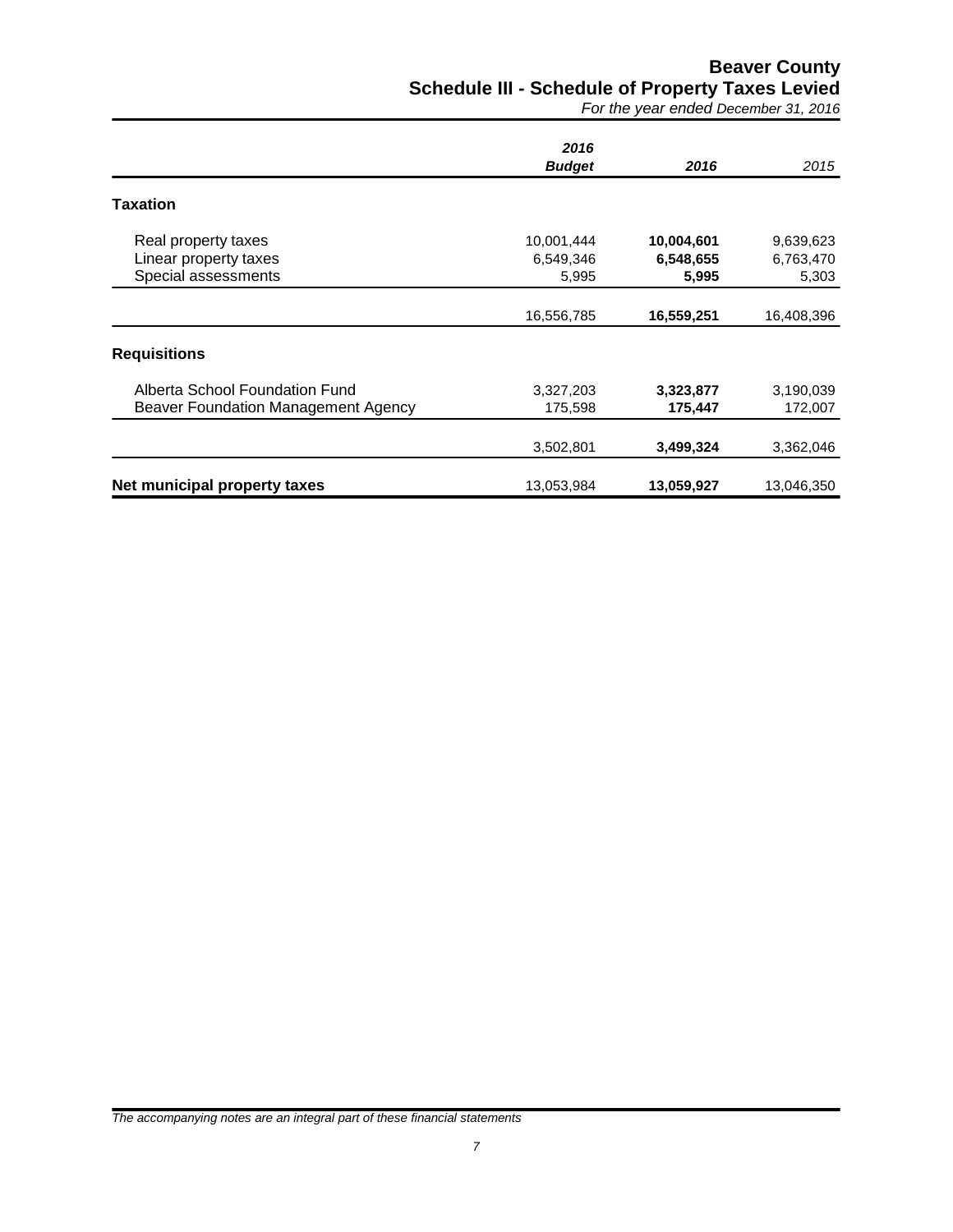# **Beaver County Schedule IV - Schedule of Government Transfers**

*For the year ended December 31, 2016*

|                                   | 2016<br><b>Budget</b> | 2016      | 2015      |
|-----------------------------------|-----------------------|-----------|-----------|
| <b>Operating</b>                  |                       |           |           |
| Provincial                        |                       |           |           |
|                                   | 1,119,228             | 1,146,057 | 1,479,446 |
| Federal                           | -                     | 4,032     | 2,856     |
| Local                             | ۰                     |           | 3,000     |
|                                   |                       | 1,150,089 | 1,485,302 |
|                                   | 1,119,228             |           |           |
| <b>Capital</b>                    |                       |           |           |
| Provincial                        | 2,161,338             | 1,683,639 | 1,587,398 |
| Federal                           | 306,711               | 306,711   | 298,234   |
|                                   |                       |           |           |
|                                   | 2,468,049             | 1,990,350 | 1,885,632 |
| <b>Total government transfers</b> | 3,587,277             | 3,140,439 | 3,370,934 |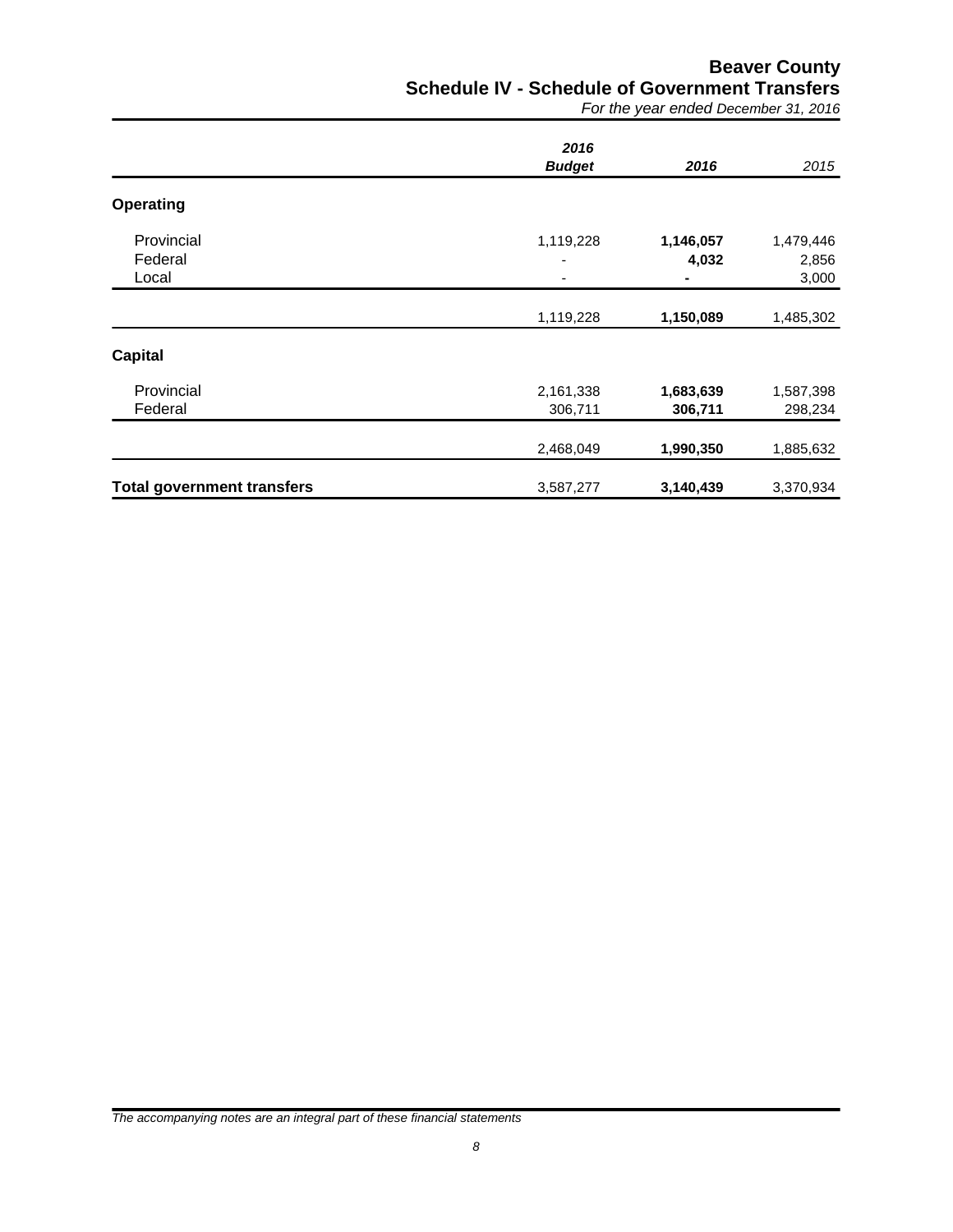# **Beaver County Schedule V - Schedule of Expenses by Object**

*For the year ended December 31, 2016*

|                                               | 2016<br><b>Budget</b>    | 2016       | 2015       |
|-----------------------------------------------|--------------------------|------------|------------|
| Salaries, wages and benefits                  | 4,959,960                | 4,590,546  | 4,611,415  |
| Contracted and general services               | 4,884,214                | 3,221,702  | 6,061,285  |
| Amortization                                  |                          | 3,079,710  | 2,713,962  |
| Materials, goods and utilities                | 2,304,810                | 1,798,492  | 1,761,476  |
| Grants to other governments and organizations | 1,886,090                | 1,748,222  | 1,713,942  |
| Interest on long-term debt                    |                          | 147,885    | 152,580    |
| Provision for allowances                      | 15.000                   | 86,532     | 17.244     |
| Loss on sale of tangible capital assets       | $\overline{\phantom{0}}$ | 41,945     | 221,632    |
| Bank charges and short-term interest          | 2,000                    | 1,655      | 1,792      |
|                                               | 14,052,074               | 14,716,689 | 17,255,328 |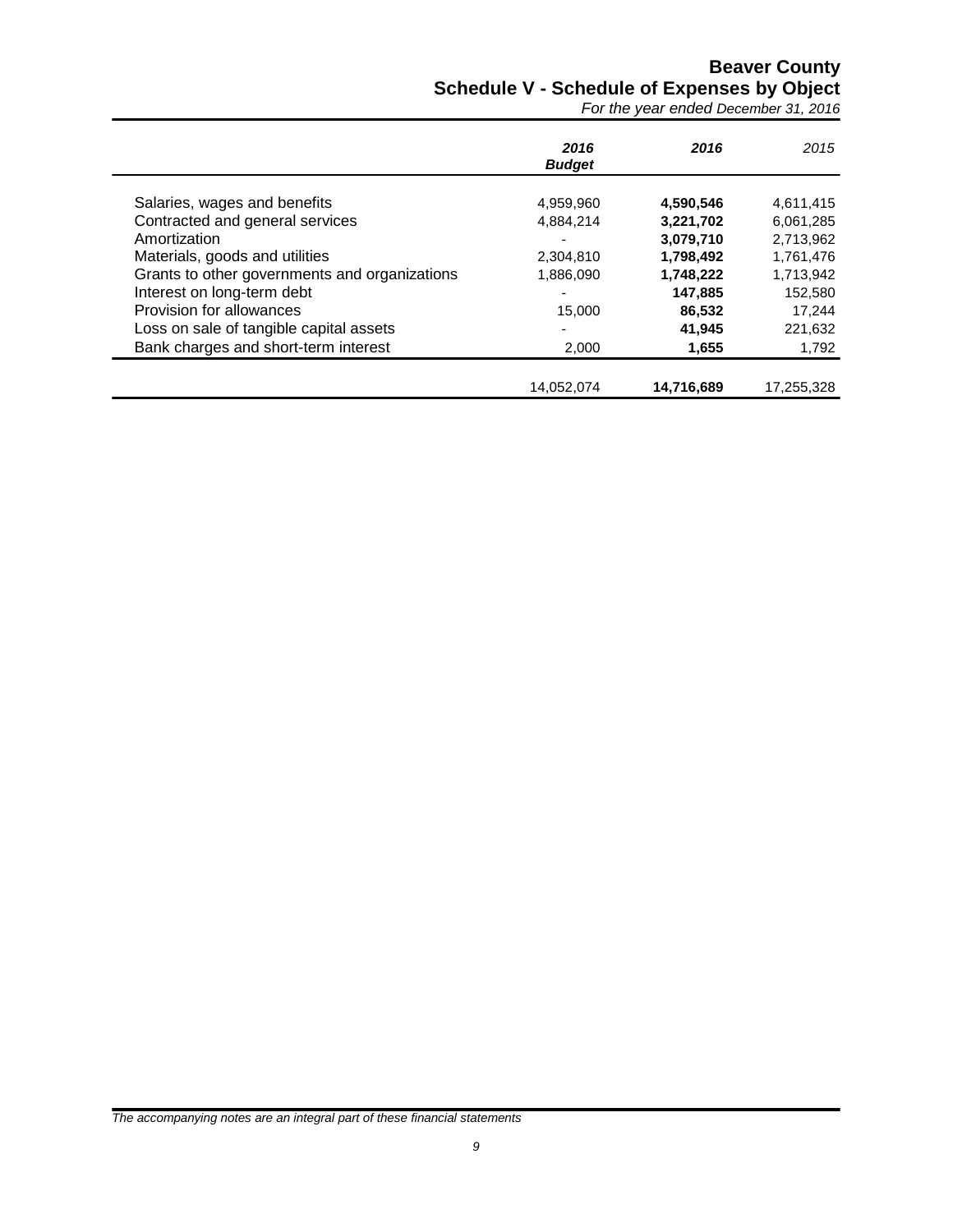|                                                                                                     |                  |                                            |                                     |                            |                             |                               |                            |             | Schedule VI - Schedule of Segmented Disclosure | For the year ended December 31, 2016 | Beaver County                       |
|-----------------------------------------------------------------------------------------------------|------------------|--------------------------------------------|-------------------------------------|----------------------------|-----------------------------|-------------------------------|----------------------------|-------------|------------------------------------------------|--------------------------------------|-------------------------------------|
|                                                                                                     | government       | and legislative<br>General Administration, | Public<br>works                     | Water and<br>wastewater    | Protective<br>services      | Agriculture<br>services       | Family and<br>community    | Culture     | Planning and<br>development                    | Parks and<br>recreation              | Total                               |
| Revenue                                                                                             |                  |                                            |                                     |                            |                             |                               |                            |             |                                                |                                      |                                     |
| Net municipal property taxes                                                                        | 13,059,927       |                                            |                                     |                            |                             |                               |                            |             |                                                |                                      | 13,059,927                          |
| Government transfers                                                                                |                  | 210,144                                    | 2,522,180                           | 71,263                     |                             |                               | 138,408                    |             |                                                |                                      | 3,140,439                           |
| Grants                                                                                              |                  | 1,065,178                                  |                                     | 10,000                     |                             | 198,444<br>3,455              |                            |             |                                                |                                      | 1,078,633                           |
| User charges and sales of goods                                                                     |                  | 18,246<br>147,885                          | 110,224                             | 59,393                     | 5,560                       | 17,243                        | 12,780                     |             | 156,044                                        | 142,954                              | 522,444<br>390,765                  |
| Interest income                                                                                     | 242,880          |                                            |                                     |                            |                             |                               |                            |             |                                                |                                      |                                     |
| Penalties and costs on taxes                                                                        | 137,818          |                                            |                                     |                            |                             |                               |                            |             |                                                |                                      | 137,818                             |
| Fines<br>Other                                                                                      | ï                |                                            |                                     |                            | 83,283                      |                               |                            |             |                                                |                                      | 83,283                              |
| Rental                                                                                              | 56,652<br>27,269 |                                            |                                     |                            |                             |                               |                            |             |                                                |                                      | 56,652<br>27,269                    |
| Other capital contributions                                                                         |                  | 4,536                                      |                                     |                            |                             |                               |                            |             |                                                |                                      | 4,536                               |
|                                                                                                     | 13,524,546       | 1,445,989                                  | 2,632,404                           | 140,656                    | 88,843                      | 219,142                       | 151,188                    |             | 156,044                                        | 142,954                              | 18,501,766                          |
| Expenses                                                                                            |                  |                                            |                                     |                            |                             |                               |                            |             |                                                |                                      |                                     |
|                                                                                                     |                  |                                            |                                     |                            |                             |                               |                            |             |                                                |                                      |                                     |
| Contracted and general services<br>Salaries, wages, and benefits<br>Materials, goods, and utilities |                  | 713,362<br>92,559<br>1,628,882             | 2,045,126<br>1,961,758<br>1,330,557 | 25,109<br>79,354<br>72,511 | 222,494<br>37,708<br>15,291 | 183,906<br>245,363<br>472,775 | 109,593<br>34,814<br>8,274 | 35<br>2,990 | 76,365<br>160,630<br>983                       | 47,180<br>92,919<br>10,202           | 4,590,546<br>3,221,702<br>1,798,492 |
| Grants to other governments and<br>organizations                                                    |                  | 156,902                                    |                                     |                            | 579,466                     | 110,599                       | 111,601                    | 207,146     |                                                | 582,508                              | 1,748,222                           |
| Interest on long-term debt                                                                          |                  | 147,885                                    |                                     |                            |                             |                               |                            |             |                                                |                                      | 147,885                             |
| Provision for allowances                                                                            |                  | 86,532                                     |                                     |                            |                             |                               |                            |             |                                                |                                      | 86,532                              |
| Loss on sale of tangible capital assets<br>Bank charges and short-term interest                     |                  | 1,655                                      | 41,945<br>$\blacksquare$            |                            |                             |                               |                            |             |                                                |                                      | 41,945<br>1,655                     |
|                                                                                                     |                  | 2,827,777                                  | 5,379,386                           | 116,974                    | 854,959                     | 1,012,643                     | 264,282                    | 210,171     | 237,978                                        | 732,809                              | 11,636,979                          |
| Net revenue, before amortization                                                                    | 13,524,546       | (1,381,788)                                | (2,746,982)                         | 23,682                     | (766, 116)                  | (793, 501)                    | (113,094)                  | (210, 171)  | (81, 934)                                      | (589,855)                            | 6,864,787                           |
| Amortization                                                                                        |                  | 337,334                                    | 2,544,297                           | 45,243                     | 19,105                      | 89,654                        |                            |             |                                                | 44,077                               | 3,079,710                           |
| Net revenue                                                                                         | 13,524,546       | (1,719,122)                                | (5, 291, 279)                       | (21,561)                   | (785, 221)                  | (883, 155)                    | (113, 094)                 | (210, 171)  | (81, 934)                                      | (633, 932)                           | 3,785,077                           |
|                                                                                                     |                  |                                            |                                     |                            |                             |                               |                            |             |                                                |                                      |                                     |

*10*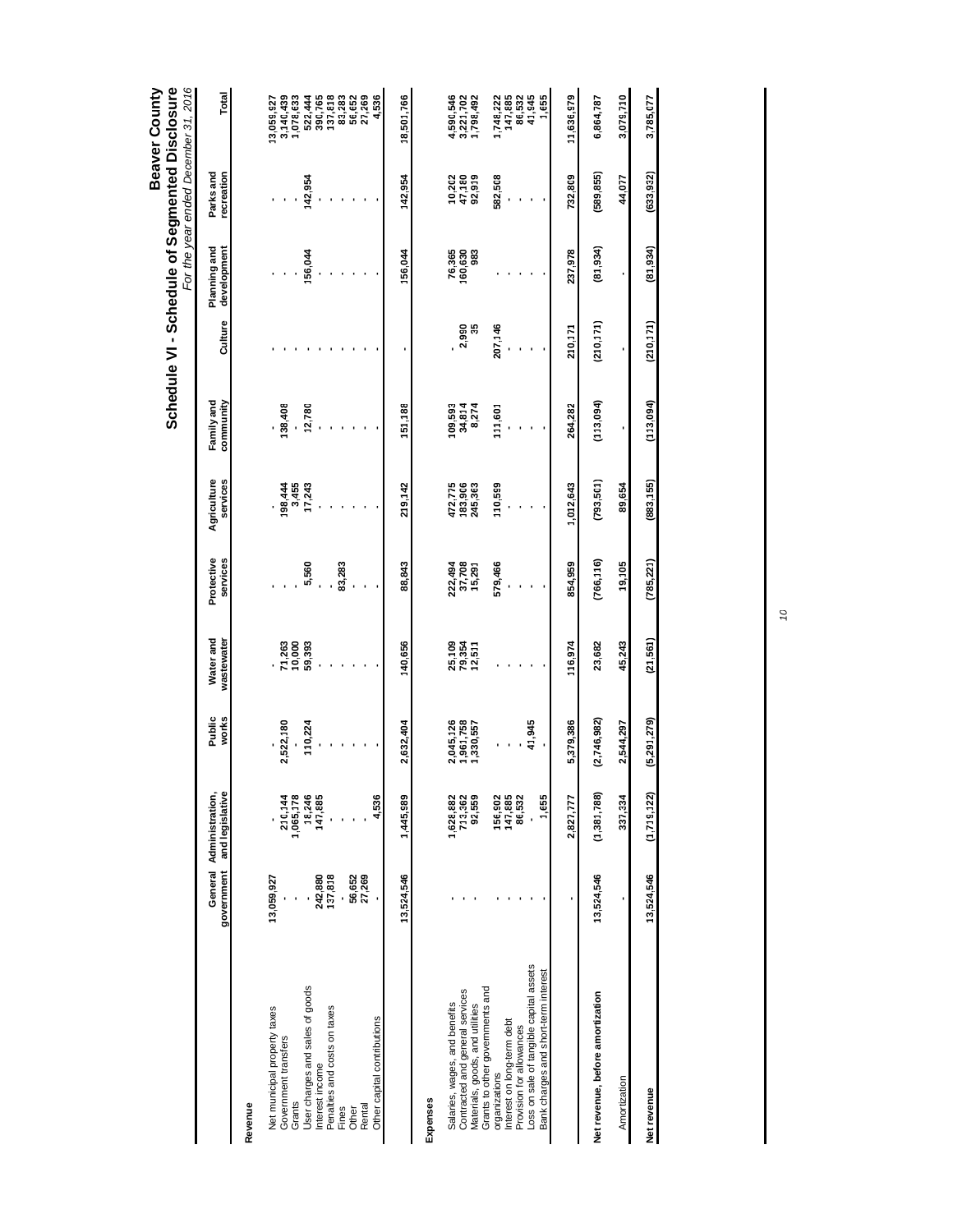#### **1. Significant accounting policies**

The financial statements of Beaver County (the "County") are the representations of management prepared in accordance with generally accepted accounting principles established by the Public Sector Accounting Board of CPA Canada. Significant aspects of the accounting policies adopted by the County are as follows:

# *Reporting entity*

The financial statements reflect the assets, liabilities, revenue, expenses, and changes in financial position of the reporting entity. This entity is comprised of the municipal operations plus all of the organizations that are owned or controlled by the County and are, therefore, accountable to County Council for the administration of their financial affairs and resources.

The schedule of property taxes levied also includes requisitions for education and other external organizations that are not part of the municipal reporting entity.

The financial statements exclude trust assets that are administered for the benefit of external parties.

#### *Basis of accounting*

The financial statements are prepared using the accrual basis of accounting. The accrual basis of accounting records revenue as it is earned and measurable. Expenses are recognized as they are incurred and measurable based upon receipt of goods or services and/or the legal obligation to pay.

#### *Measurement uncertainty (use of estimates)*

The preparation of financial statements in conformity with Canadian public sector accounting standards requires management to make estimates and assumptions that affect the reported amount of assets and liabilities and disclosure of contingent assets and liabilities at the date of the financial statements, and the reported amounts of revenue and expenses during the period. Where measurement uncertainty exists, the financial statements have been prepared within reasonable limits of materiality. Actual results could differ from those estimates.

Trade and other accounts receivable are stated after evaluation as to their collectibility and an appropriate allowance for doubtful accounts is provided where considered necessary. Amortization is based on the estimated useful lives of tangible capital assets. Accrued sick time for employees is based on historical utilization applied to the total sick bank. Gravel inventory is valued using calculations which have some estimation involved. The reclamation liability is an estimated cost to bring the gravel pit site back to its original condition prior to mining.

#### *Cash and equivalents*

Cash and equivalents include balances with banks and short-term investments with maturities of three months or less.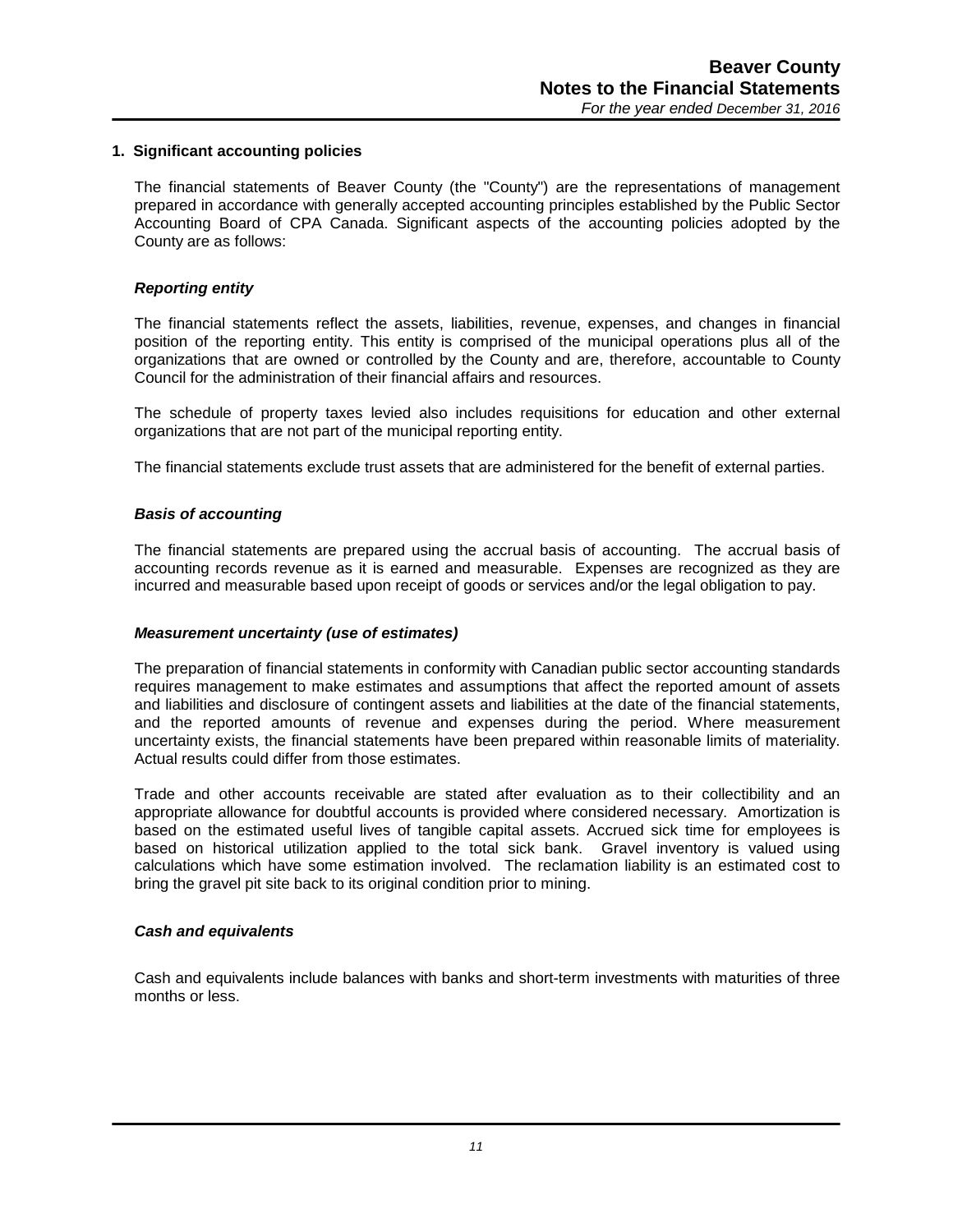#### *Investments*

Investments are recorded at amortized cost. Investment premiums and discounts are amortized over the term of the respective investments. When there has been a loss in value that is other than a temporary decline, the respective investment is written down to recognize the loss.

#### *Tax sale proceeds*

Tax sale proceeds and the associated liabilities consist of the excess funds collected on the sale of seized properties put up for tax auction after outstanding property taxes were recovered. Under the *Municipal Government Act*, the County is required to hold these funds for up to 10 years and attempt to disperse them to the former property owners.

#### *Debt charges recoverable*

Debt charges recoverable consist of amounts that are recoverable from municipal agencies or other local governments with respect to outstanding debentures or other long-term debt pursuant to annexation orders or joint capital undertakings. These recoveries are recorded at a value that equals the offsetting portion of the un-matured long-term debt, less actuarial requirements for the retirement of any sinking fund debentures.

# *Property tax requisition over-levy and under-levy*

Over-levies and under-levies arise from the difference between the actual levy made to cover each requisition and the actual amount requisitioned.

If the actual levy exceeds the requisition, the over-levy is accrued as a liability and property tax revenue is reduced. Where the actual levy is less than the requisition amount, the under-levy is accrued as a receivable and as property tax revenue.

Requisition tax rates in the subsequent year are adjusted for any over-levies or under-levies of the prior year.

#### *Investment in subsidiary company*

Beaver Regional Industrial Services Corp., a wholly-owned subsidiary corporation of Beaver County, is accounted for on a modified equity basis, consistent with Canadian generally accepted accounting principles for government business enterprises. Under the modified equity basis, the business enterprise's accounting policies are not adjusted to conform with those of the County, and interorganizational transactions and balances are not eliminated.

# *Liability for contaminated sites*

A liability for remediation of a contaminated site is recognized at the best estimate of the amount required to remediate the contaminated site when contamination exceeding an environmental standard exists, the County is either directly responsible or accepts responsibility, it is expected that future economic benefits will be given up, and a reasonable estimate of the amount is determinable. The best estimate of the liability includes all costs directly attributable to remediation activities and is reduced by expected net recoveries based on information available at December 31, 2016.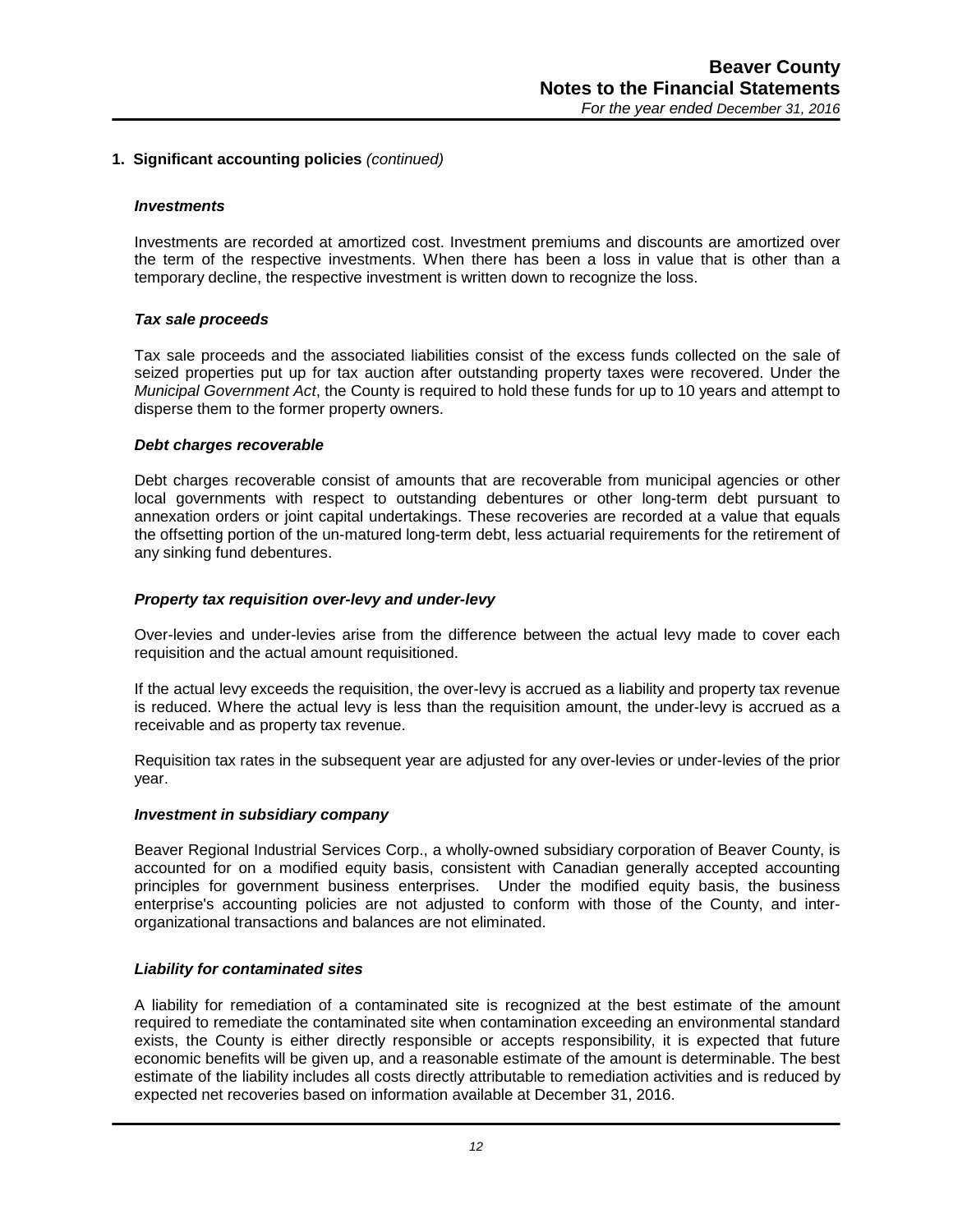# *Liability for contaminated sites (continued)*

At each financial reporting date, the County reviews the carrying amount of the liability. Any revisions required to the amount previously recognized is accounted for in the period revisions are made. The County continues to recognize the liability until it is settled or otherwise extinguished. Disbursements made to settle the liability are deducted from the reported liability when they are made.

# *Revenue recognition*

#### **i. Government transfers**

Government transfers are the transfer of assets from senior levels of government that are not the result of an exchange transaction, are not expected to be repaid in the future, or the result of a direct financial return.

The County recognizes a government transfer as revenue when the transfer is authorized and all eligibility criteria, if any, have been met. A government transfer with stipulations giving rise to an obligation that meets the definition of a liability is recognized as a liability. In such circumstances, the County recognizes revenue as the liability is settled.

#### **ii. Tax revenue**

The County recognizes taxes as assets and revenue when they meet the definition of an asset, are authorized by Council, and the taxable event has occurred. Tax revenue is initially measured at management's best estimate of the amount resulting from the original taxable event in accordance with legislation. The related tax receivable is initially recognized at its realizable value at the date of acquisition. At each financial statement date, the County evaluates the tax receivable for collectibility and records a valuation allowance to reflect the tax receivable at its net recoverable amount, if necessary.

#### **iii. Fines**

Traffic fine revenue is recorded as cash is received, which is not materially different than recording such revenue on an accrual basis.

#### **iv. Other revenue**

Other sources of revenue are recorded when received or receivable.

# *Non-financial assets*

Assets are classified as either financial or non-financial. Financial assets are assets that could be used to discharge existing liabilities or finance future operations. Non-financial assets are acquired, constructed or developed assets that do not normally provide resources to discharge existing liabilities but are employed to deliver government services, may be consumed in normal operations and are not for resale in the normal course of operations.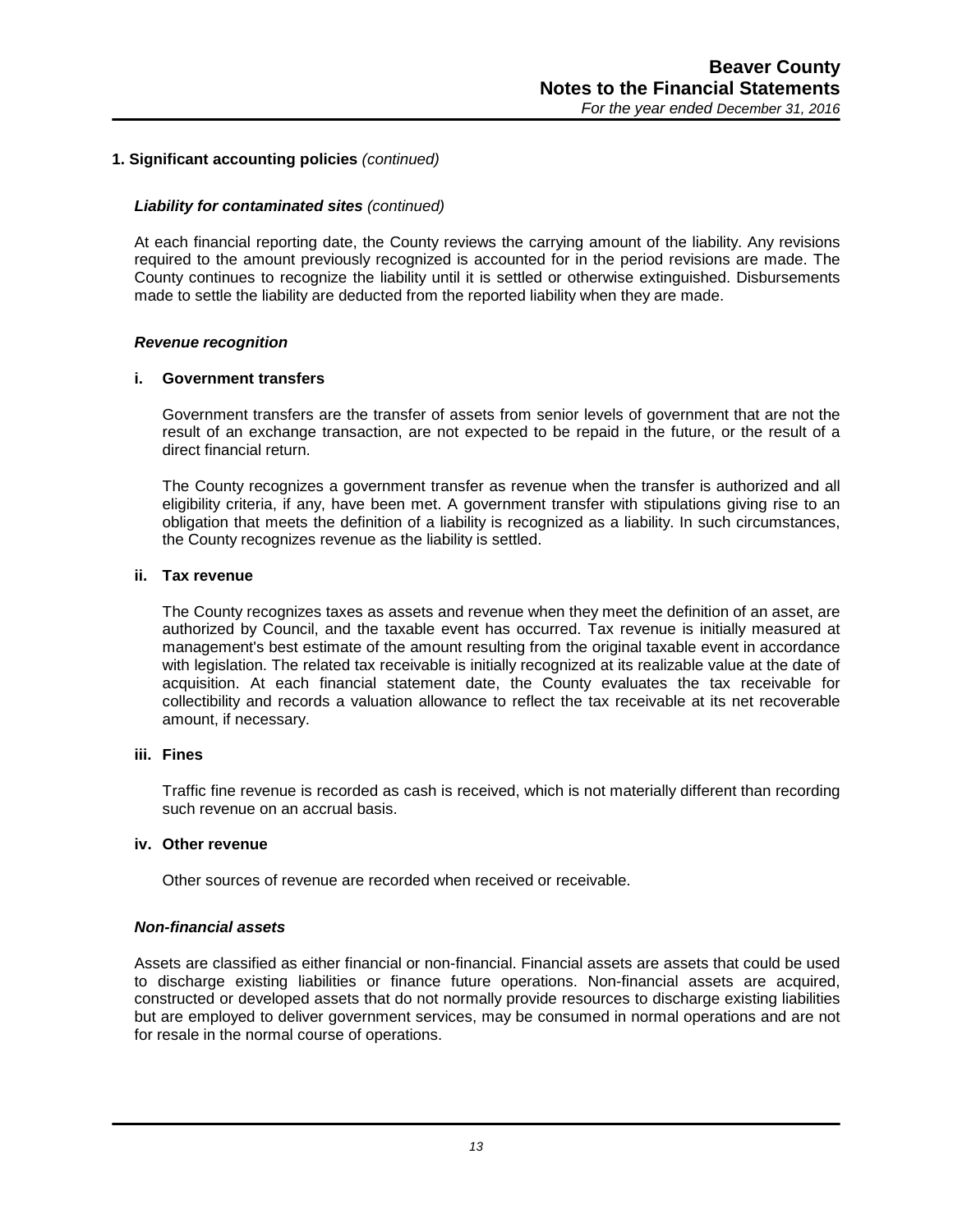# *Non-financial assets (continued)*

# **i. Tangible capital assets**

Tangible capital assets are recorded at cost which includes all amounts that are directly attributable to acquisition, construction, development or betterment of the asset. The cost, less residual value, of the tangible capital assets is amortized on a straight line basis over the estimated useful life as follows:

| Land improvements                        | 10-30 $years$ |
|------------------------------------------|---------------|
| <b>Buildings</b>                         | 10-50 years   |
| Engineered structures, roads and bridges | 5-75 years    |
| Machinery and equipment                  | 5-40 years    |
| Vehicles                                 | 5-25 years    |

Amortization is charged in the year of acquisition and disposal. Assets under construction are not amortized until the asset is available for productive use.

# **ii. Contributions of tangible capital assets**

Tangible capital assets received as contributions are recorded at fair value at the date of receipt and also are recorded as revenue.

#### **iii. Inventories**

Inventories held for consumption are recorded at the lower of cost and replacement cost.

# **iv. Prepaid expenses**

Prepaid expenses include pre-payments on goods and services which will be utilized in the following fiscal year.

# **v. Land for resale**

Land for resale is recorded at the lower of cost or net realizable value. Cost includes costs for land acquisitions and improvements required to prepare the land for servicing such as clearing, stripping and leveling charges. Related development costs incurred to provide infrastructure such as water and wastewater services, roads, sidewalks, and street lighting are recorded as tangible capital assets under the respective function.

# *Segments*

The County conducts its business through a number of reportable segments. These operating segments are established by senior management to facilitate the achievement of the County's longterm objectives to aid in resource allocation decisions, and to assess operational performance.

# *Pensions*

The County participates in a multi-employer defined benefit pension plan. The plan is accounted for as a defined contribution plan.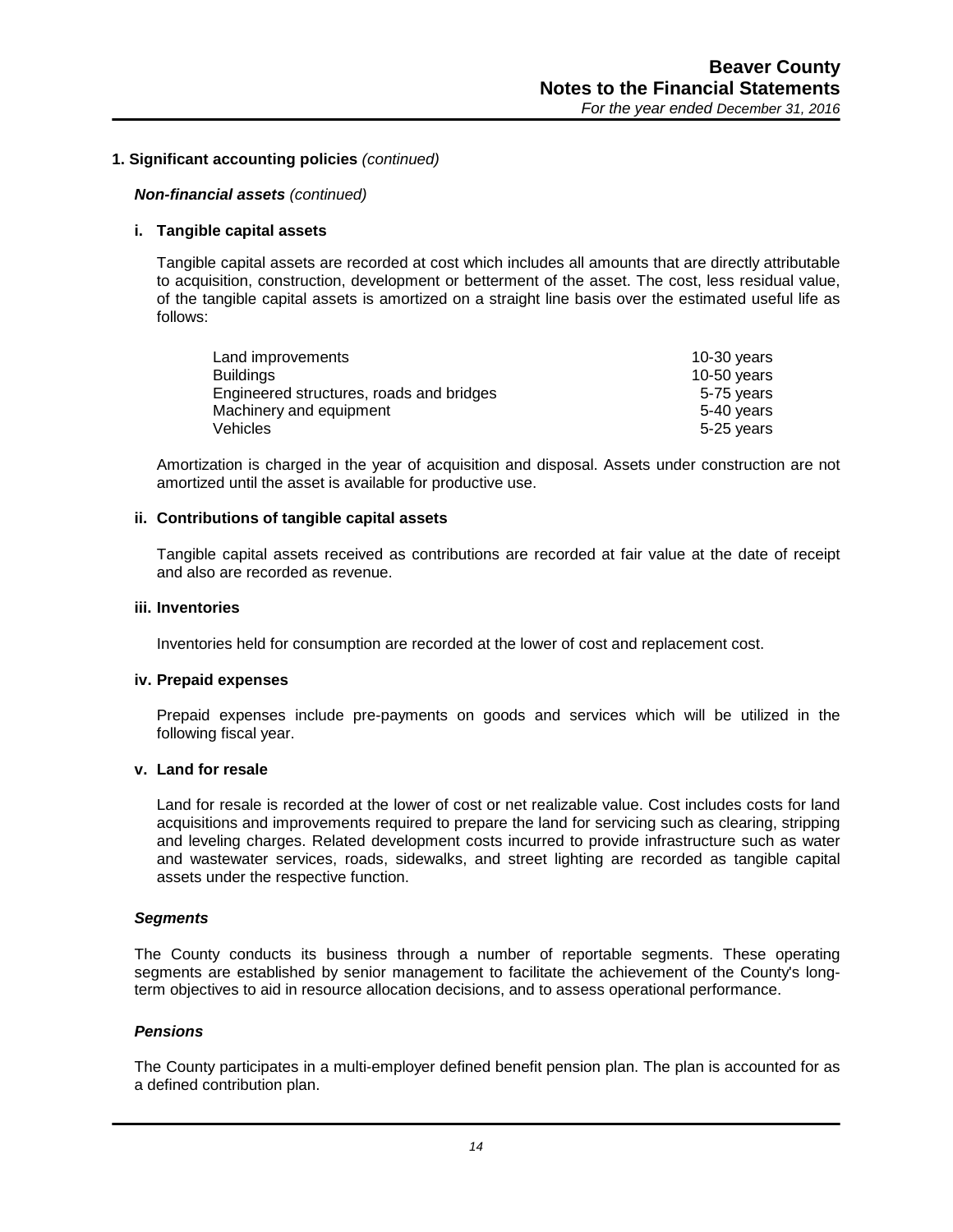#### *Recent accounting pronouncements*

#### **i. Financial Instruments**

In June 2011, the Public Sector Accounting Board ("PSAB") issued PS 3450 *Financial Instruments* to establish standards for recognition, measurement, presentation and disclosure of financial assets, financial liabilities and non-financial derivatives. As a result of issuance of PS 3450, there have been numerous consequential amendments made to other Sections.

PS 3450 is effective for fiscal years beginning on or after April 1, 2019. Earlier adoption is permitted. The County does not expect the adoption of the new section to have a material impact on its financial statements.

#### **ii. Financial statement presentation**

In June 2011, as a result of the issuance of PS 3450 *Financial Instruments*, the PSAB issued new PS 1201 *Financial Statement Presentation*, which revises and replaces PS 1200 *Financial Statement Presentation*.

This section is effective for governments in the same period PS 3450 is adopted. PS 3450 are to be added together and are effective for fiscal years beginning on or after April 1, 2019. Early adoption is permitted. The County does not expect the adoption of the new section to have a material impact on its financial statements.

#### **iii. Portfolio investments**

In March 2012, as a result of the issuance of PS 3450 *Financial Instruments*, the PSAB issued new PS 3041 *Portfolio Investments*, which revises and replaces PS 3030 *Temporary Investments* and PS 3040 *Portfolio Investments*.

This Section is effective in the same period PS 1201 *Financial Statement Presentation* and PS 3450 are adopted. PS 1201, PS 3041, and PS 3450 are to be adopted together and are effective for fiscal years beginning on or after April 1, 2019. Early adoption is permitted. The County does not expect the adoption of the new section to have a material impact on its financial statements.

#### **2. Property taxes receivable**

|                                      | 2016       | 2015       |
|--------------------------------------|------------|------------|
| Current taxes                        | 363,038    | 238,100    |
| Arrears taxes                        | 302.625    | 274,946    |
|                                      | 665,663    | 513,046    |
| Less allowance for doubtful accounts | (289, 932) | (203, 400) |
|                                      | 375,731    | 309,646    |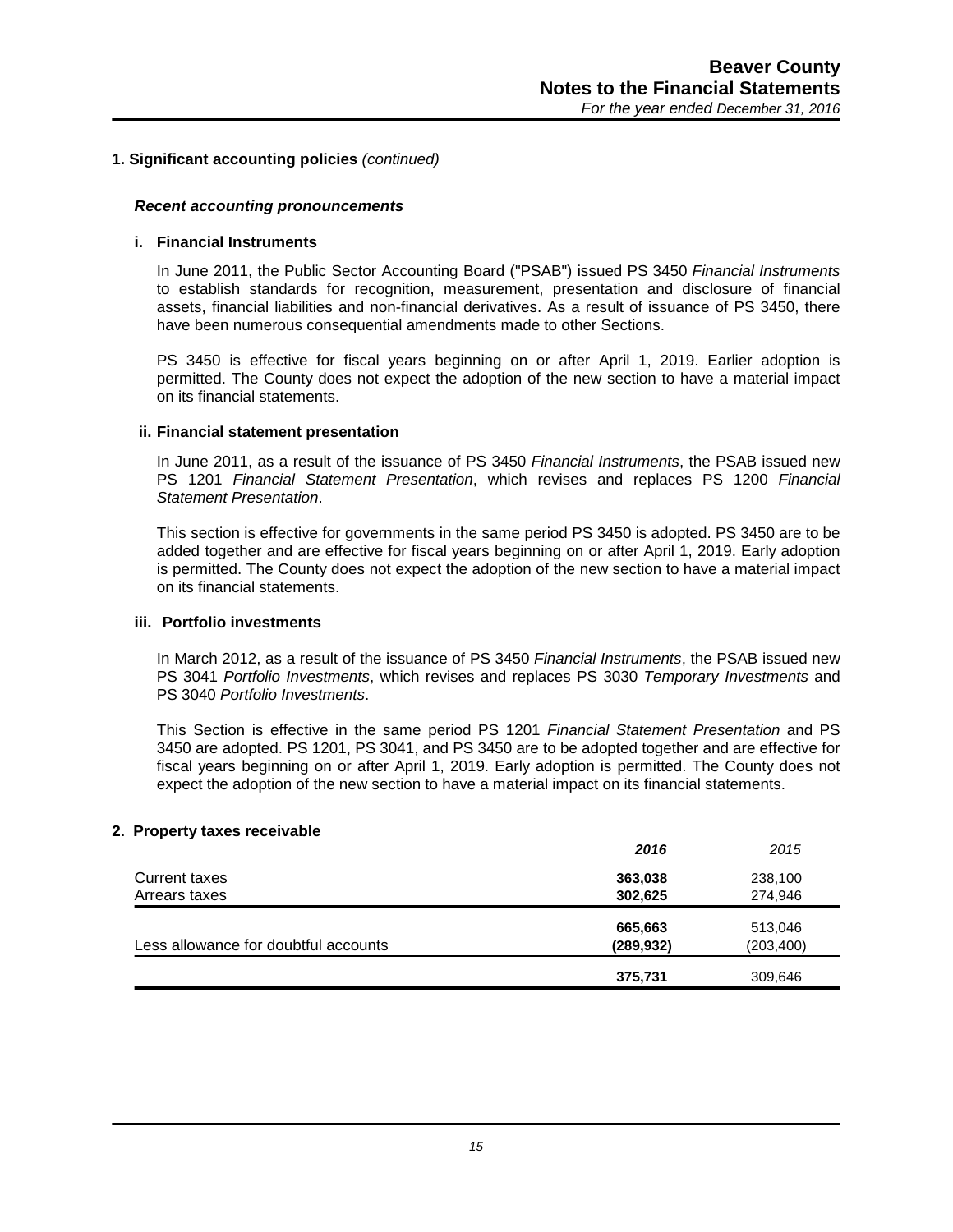# **3. Trade and other accounts receivable**

|                                      | 2016      | 2015      |
|--------------------------------------|-----------|-----------|
| Due from governments                 | 80,020    | 201,008   |
| Trade and other receivables          | 35,505    | 81,750    |
|                                      | 115,525   | 282,758   |
| 4. Due from Beaver Foundation        |           |           |
|                                      | 2016      | 2015      |
| Debt charges recoverable             | 118,431   | 113,534   |
| Non-current debt charges recoverable | 3,261,019 | 3,379,449 |
|                                      |           |           |

The County had undertaken a joint project to assist the Beaver Foundation to build a new senior's lodge in Tofield. As at December 31, 2016 \$3,379,450 (2015 - \$3,492,983) plus interest at 4.268% is recoverable from Beaver Foundation with respect to this financing. Amounts are recoverable in semiannual blended instalments of \$130,710, and mature December 15, 2035.

|             | <b>Principal</b> | <i><b>Interest</b></i> | <b>Total</b> |
|-------------|------------------|------------------------|--------------|
|             |                  |                        |              |
| 2017        | 118,431          | 142,988                | 261,419      |
| 2018        | 123,540          | 137,879                | 261,419      |
| 2019        | 128,869          | 132,550                | 261,419      |
| 2020        | 134,428          | 126,991                | 261,419      |
| 2021        | 140,226          | 121,193                | 261,419      |
| To maturity | 2,733,956        | 925,910                | 3,659,866    |
|             | 3,379,450        | 1,587,511              | 4,966,961    |

# **5. Investment in subsidiary**

Investment in subsidiary consists of 100% of the common shares of Beaver Regional Industrial Services Corp. and is stated at cost.

# **6. Bank indebtedness**

The County has a revolving line of credit with Alberta Treasury Branch with a maximum limit of \$700,000. Interest accrues monthly on the outstanding balance at a rate of prime. The line of credit arrangement is reviewed annually by the bank with the most recent review date being January 30, 2017. As at December 31, 2016, the prime rate was 2.70% (2015 - 2.70%).

As at December 31, 2016 the County had not drawn any funds (2015 - \$ nil) on the line of credit.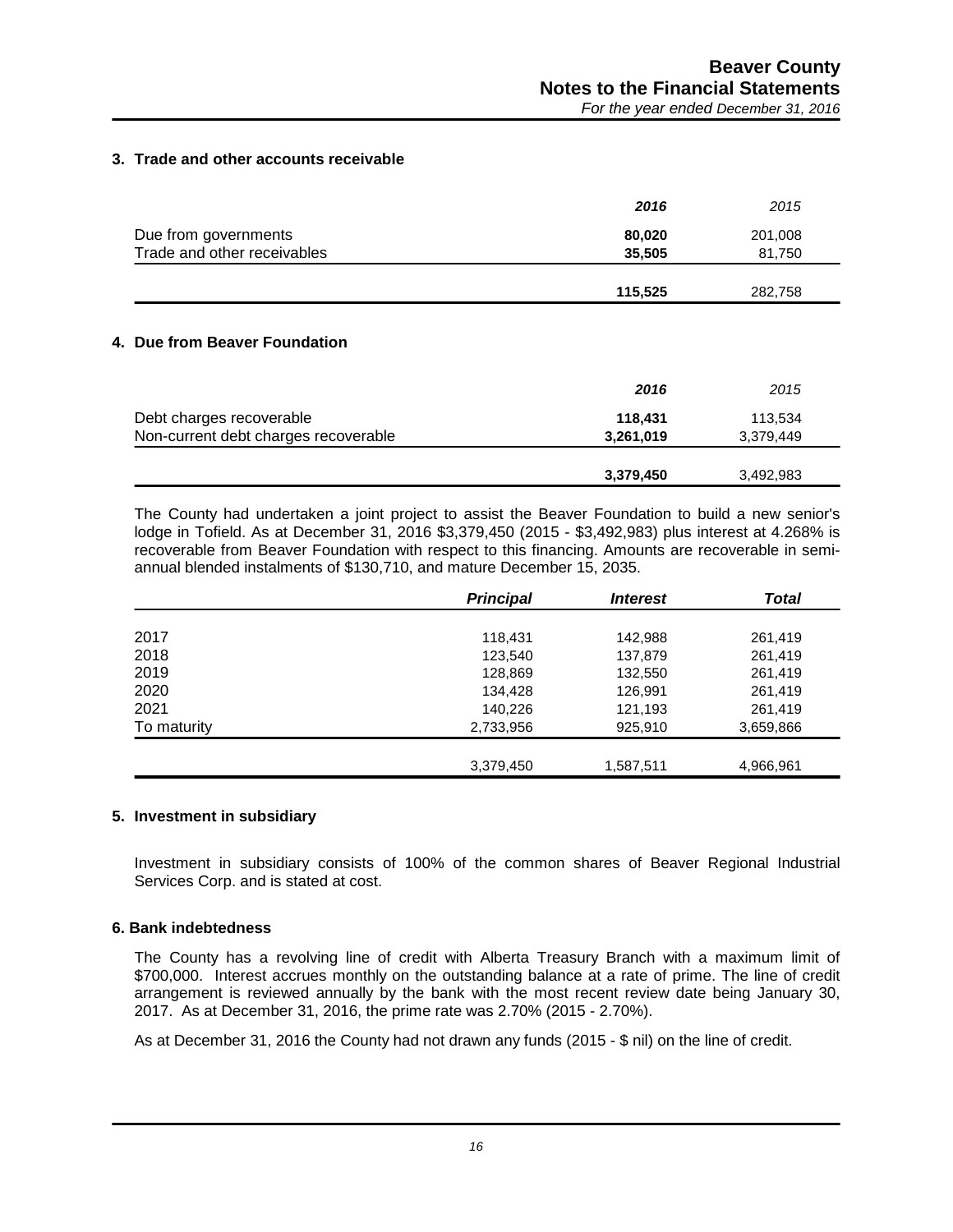# **7. Accounts payable and accrued liabilities**

|                                          | 1.665.923 | 2,106,672 |
|------------------------------------------|-----------|-----------|
| Vacation and overtime accruals           | 586.934   | 556,290   |
| Accounts payable and accrued liabilities | 1.078.989 | 1,550,382 |
|                                          | 2016      | 2015      |

# **8. Deferred revenue**

|                                                 | <b>Funding Recognized</b> |           |                     |                |
|-------------------------------------------------|---------------------------|-----------|---------------------|----------------|
|                                                 | <b>Opening</b>            |           | received as revenue | <b>Closing</b> |
| Municipal Sustainability Initiative - capital   | 457,550                   | 2,324,896 | (2, 282, 198)       | 500,248        |
| Advanced education grant for adult learning     | 94,272                    | 136,302   | (151, 287)          | 79,287         |
| Permits                                         | 79,278                    |           | (16, 979)           | 62,299         |
| <b>MCS Net</b>                                  | 42,715                    | ۰         | (4,536)             | 38,179         |
| <b>BMS</b> - dividend                           |                           | 908,138   | (908, 138)          |                |
| <b>Federal Gas Tax Fund</b>                     |                           | 306,711   | (306, 711)          |                |
| Municipal Sustainability Initiative - operating |                           | 210,648   | (210, 648)          |                |
| ASB grant                                       |                           | 198,359   | (198, 359)          |                |
| BMS - grant in lieu                             |                           | 122,997   | (122, 997)          |                |
| <b>BMS - Good Neighbour</b>                     |                           | 34,044    | (34, 044)           |                |
| <b>Clean Harbors</b>                            |                           | 10.000    | (10,000)            |                |
| Miscellaneous                                   |                           | 84        | (84)                |                |
|                                                 | 673,815                   | 4,252,179 | (4,245,981)         | 680,013        |

Included in the County's deferred revenue are government transfers and grant revenue which are restricted to eligible projects as approved under the funding agreements. Also included are amounts received in advance for permits.

# **9. Long-term debt**

|                           | 2016      | 2015      |
|---------------------------|-----------|-----------|
| Self-supported debentures | 3,379,450 | 3,492,983 |

Payments of interest and principal are due as follows:

|             | <b>Principal</b> | <i><b>Interest</b></i> | <b>Total</b> |
|-------------|------------------|------------------------|--------------|
|             |                  |                        |              |
| 2017        | 118,431          | 142,988                | 261,419      |
| 2018        | 123,540          | 137,879                | 261,419      |
| 2019        | 128,869          | 132,550                | 261,419      |
| 2020        | 134,428          | 126,991                | 261,419      |
| 2021        | 140.226          | 121,193                | 261,419      |
| To maturity | 2,733,956        | 925,910                | 3,659,866    |
|             | 3,379,450        | 1,587,511              | 4,966,961    |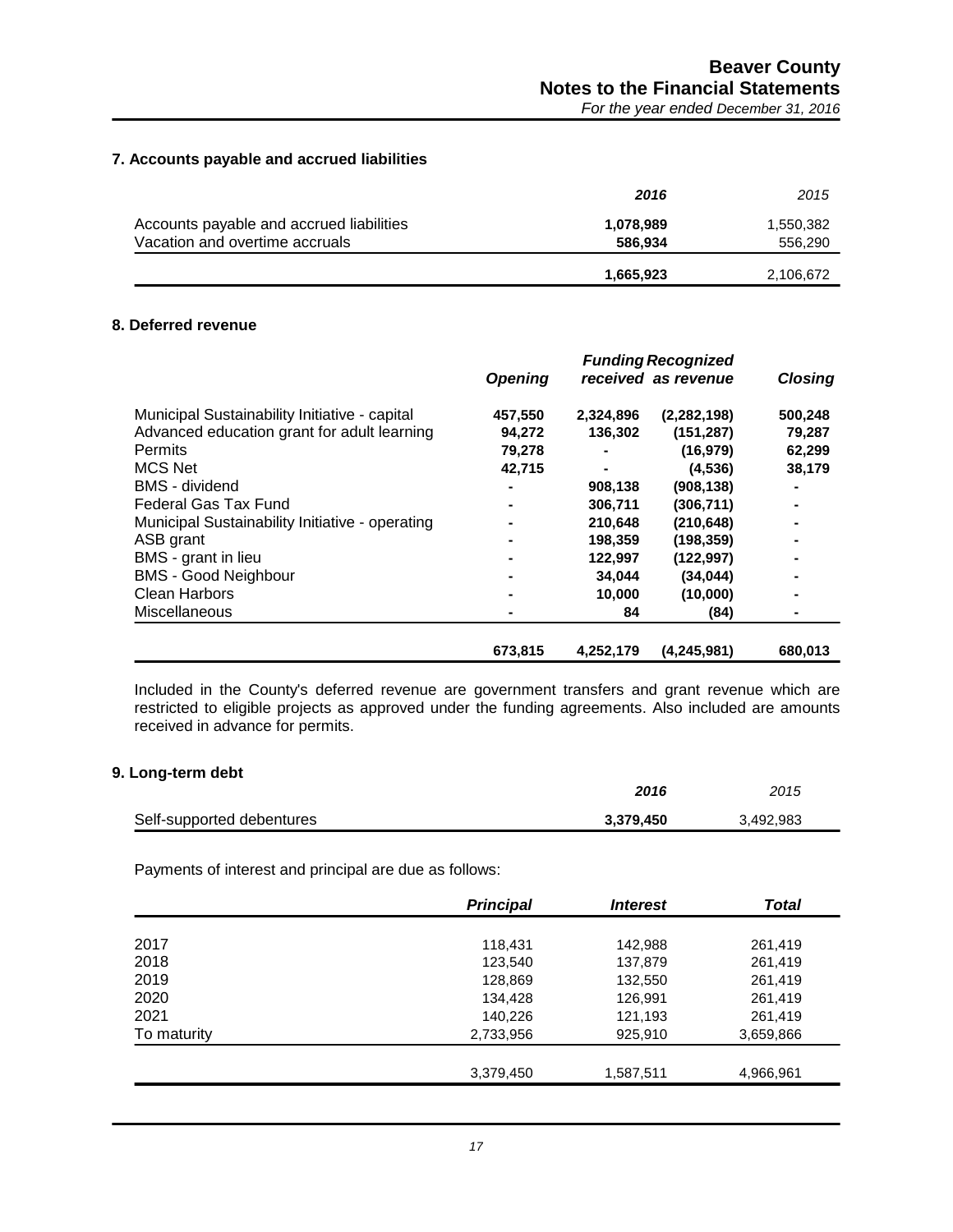# **9. Long-term debt** *(continued)*

Debenture debt is repayable to Alberta Capital Finance Authority and bears interest at 4.268% per annum and matures in 2035. Debenture debt is issued on the credit and security of the County at large.

# **10. Inventory for consumption**

|                                    | 2,422,764            | 2,652,319            |
|------------------------------------|----------------------|----------------------|
| Gravel inventory<br>Shop inventory | 2,219,312<br>203,452 | 2,434,155<br>218,164 |
|                                    | 2016                 | 2015                 |

# **11. Land for resale**

Land for resale includes land that the County intends to sell in the future. It is presented as a nonfinancial asset as it does not meet the criteria of a tangible capital asset or a financial asset held for sale.

# **12. Debt limits**

Section 276(2) of the *Municipal Government Act* requires that debt and debt limits as defined by Alberta Regulation 255/00 for the County be disclosed as follows:

|                                          | 2016                 | 2015                 |
|------------------------------------------|----------------------|----------------------|
| Total debt limit                         | 24,767,124           | 26,430,429           |
| Total debt                               | 3,379,450            | 3,492,983            |
| Amount of debt limit unused              | 21,387,674           | 22,937,446           |
| Service on debt limit<br>Service on debt | 4,127,854<br>261,419 | 4,405,072<br>261,419 |
| Amount of debt servicing limit unused    | 3,866,435            | 4,143,653            |

The debt limit is calculated at 1.5 times revenue of the municipality (as defined in Alberta Regulation 255/00) and the debt service limit is calculated at 0.25 times such revenue. Incurring debt beyond these limitations requires approval by the Minister of Municipal Affairs. These thresholds are guidelines used by Alberta Municipal Affairs to identify municipalities which could be a financial risk if further debt is acquired. The calculation taken alone does not represent the financial stability of the municipality. Rather, the financial statements must be interpreted as a whole.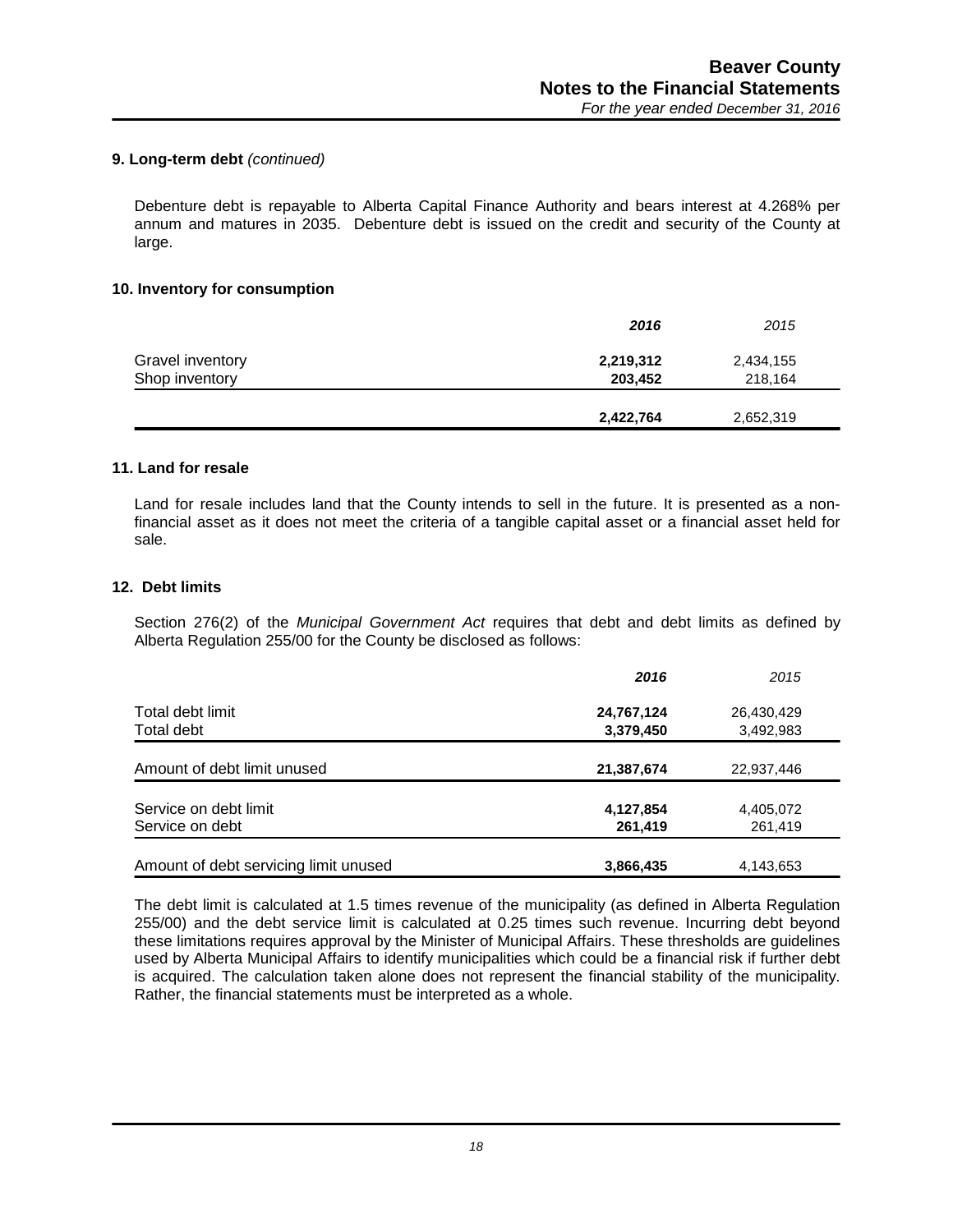*For the year ended December 31, 2016*

| 13. Equity in tangible capital assets  |              |                |
|----------------------------------------|--------------|----------------|
|                                        | 2016         | 2015           |
| Tangible capital assets (Schedule II)  | 101,058,553  | 99,328,189     |
| Accumulated amortization (Schedule II) | (59.333.865) | (57, 241, 927) |
|                                        | 41,724,688   | 42,086,262     |

# **14. Salary and benefits disclosure**

Disclosure of salaries and benefits for elected municipal officials, the chief administrative officer ("CAO") and designated officers as required by Alberta Regulation 313/2000 is as follows:

|                         | Salary/      | <b>Benefits &amp;</b> |         |         |
|-------------------------|--------------|-----------------------|---------|---------|
|                         | remuneration | allowances            | 2016    | 2015    |
| K. Smook, Reeve         | 42.399       | 5,605                 | 48.004  | 43.694  |
| R. Yarham, Deputy Reeve | 44.699       | 8.841                 | 53.540  | 48.572  |
| A. Hanson, Councillor   | 44.487       | 5.826                 | 50.313  | 48.316  |
| S. Scott, Councillor    | 32.354       | 3,638                 | 35.992  | 33,311  |
| D. Collison, Councillor | 25.140       | 4.054                 | 29.194  | 28.935  |
| R. Beck, CAO            | 168,535      | 34,032                | 202.567 | 196.459 |

Salary/remuneration includes regular base pay, bonuses, overtime, lump sum payments, gross honoraria and any other direct cash remuneration.

Benefits and allowances includes employer's share of all employee benefits and contributions or payments made on behalf of employees including pension, health care, dental coverage, vision coverage, group life insurance, accidental disability and dismemberment insurance, long and shortterm disability plans, professional memberships and tuition.

# **15. Local Authorities Pension Plan**

Employees of the County participate in the Local Authorities Pension Plan ("LAPP"), which is one of the plans covered by the *Alberta Public Sector Pension Plans Act*. The LAPP serves about 244,621 people and 426 employers. The LAPP is financed by employer and employee contributions and by investment earnings of the LAPP Fund.

Contributions for current service are recorded as expenses in the year in which they become due.

The County is required to make current service contributions to the LAPP of 11.39% of pensionable earnings up to the year's maximum pensionable earnings under the Canada Pension Plan and 15.84% on pensionable earnings above this amount. Employees of the County are required to make current service contributions of 10.39% of pensionable salary up to the year's maximum pensionable salary and 14.84% on pensionable salary above this amount.

Total current service contributions by the County to the LAPP in 2016 were \$378,635 (2015 - \$410,798). Total current service contributions by the employees of the County to the Local Authorities Pension Plan in 2016 were \$349,404 (2015 - \$378,912).

At December 31, 2015, the date of the most recent actuarial valuation, the LAPP disclosed an actuarial deficiency of \$923,416,000 (2014 - \$2,454,636,000).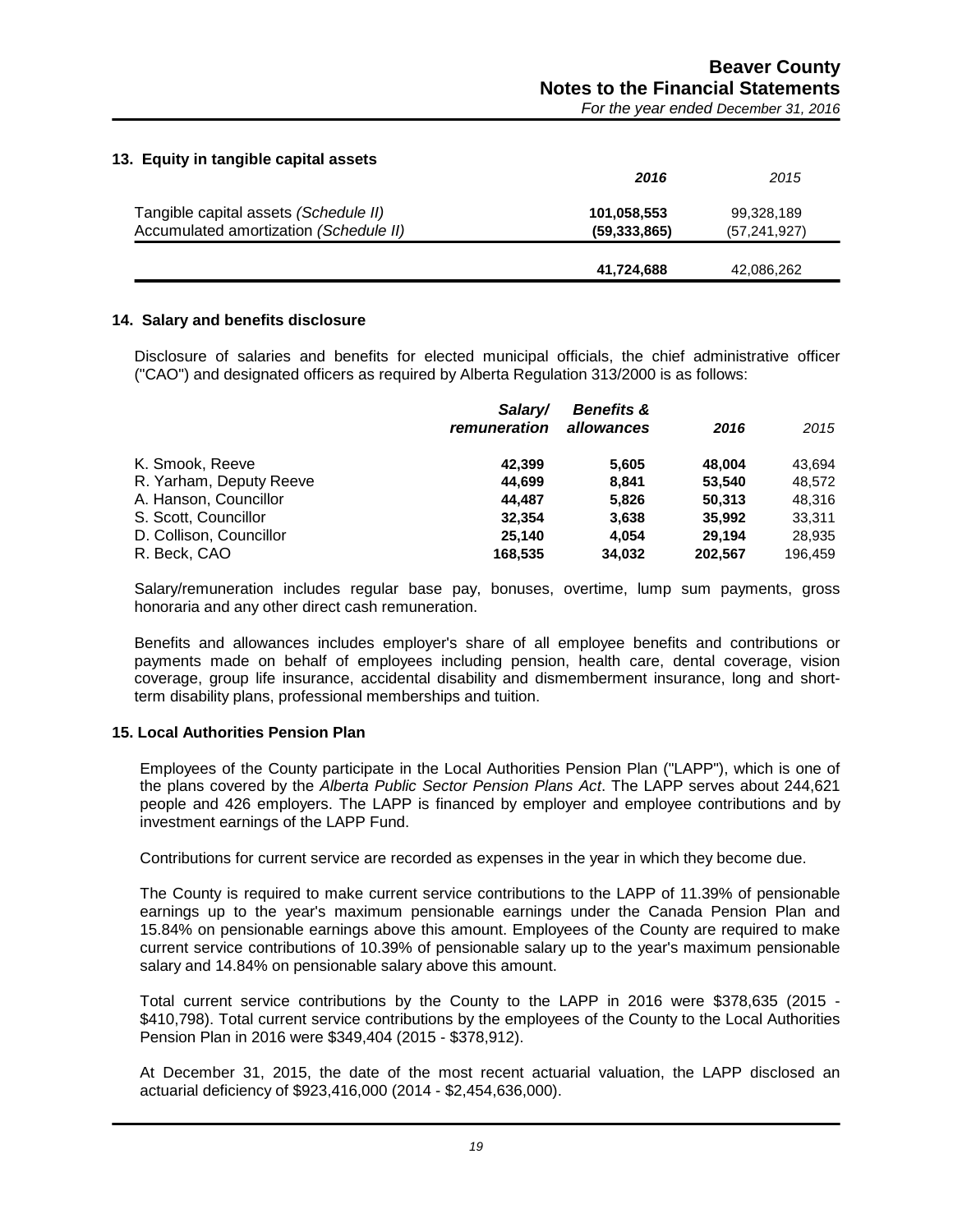#### **16. Segments**

The County provides a range of services to its ratepayers. For each reported segment, the revenue and expenses represent both amounts that are directly attributable to the segment and amounts that are allocated on a reasonable basis. The accounting policies used in these segments are consistent with those followed in the preparation of the financial statements as disclosed in Note 1.

Refer to Schedule VI - Schedule of Segmented Disclosure.

#### **17. Commitments**

The County has entered into gravel hauling, chip seal and dust control agreements. The commitment over the next year is \$2,109,484.

#### **18. Contingencies**

The County is involved in a dispute over the legal ownership of certain property. The effects of any contingent claims relating to this dispute are not determinable.

#### **19. Restricted surplus**

The County has restricted certain amounts of the accumulated surplus in order to fund future operations. This restricted surplus is not fully funded in cash as this would tie up too much of the operational cash needed to run the day to day operations of the County. The restricted surplus total is available over time and used on an as needed basis. Surplus restricted for operating and capital activities changed as follows:

|                                   | 2015       | Increases | Decreases   | 2016       |
|-----------------------------------|------------|-----------|-------------|------------|
| Administration                    | 1,498,811  | 777,829   | (602, 364)  | 1,674,276  |
| Public works                      | 2,610,526  | 3,075,522 | (1,213,980) | 4,472,068  |
| Water system                      | 187.340    | 36,020    |             | 223,360    |
| Parks and recreation              | 85,813     | 96,986    | (26, 500)   | 156,299    |
| Planning and economic development | 1,223,054  | ۰         | (121, 392)  | 1,101,662  |
| Legislated                        | 171,641    | 17.791    |             | 189,432    |
| Agriculture                       | 72,800     | 75,000    | (19, 340)   | 128,460    |
| Contingency                       | 13,575,178 | 1,566,852 |             | 15,142,030 |
|                                   |            |           |             |            |
|                                   | 19,425,163 | 5,646,000 | (1,983,576) | 23,087,587 |